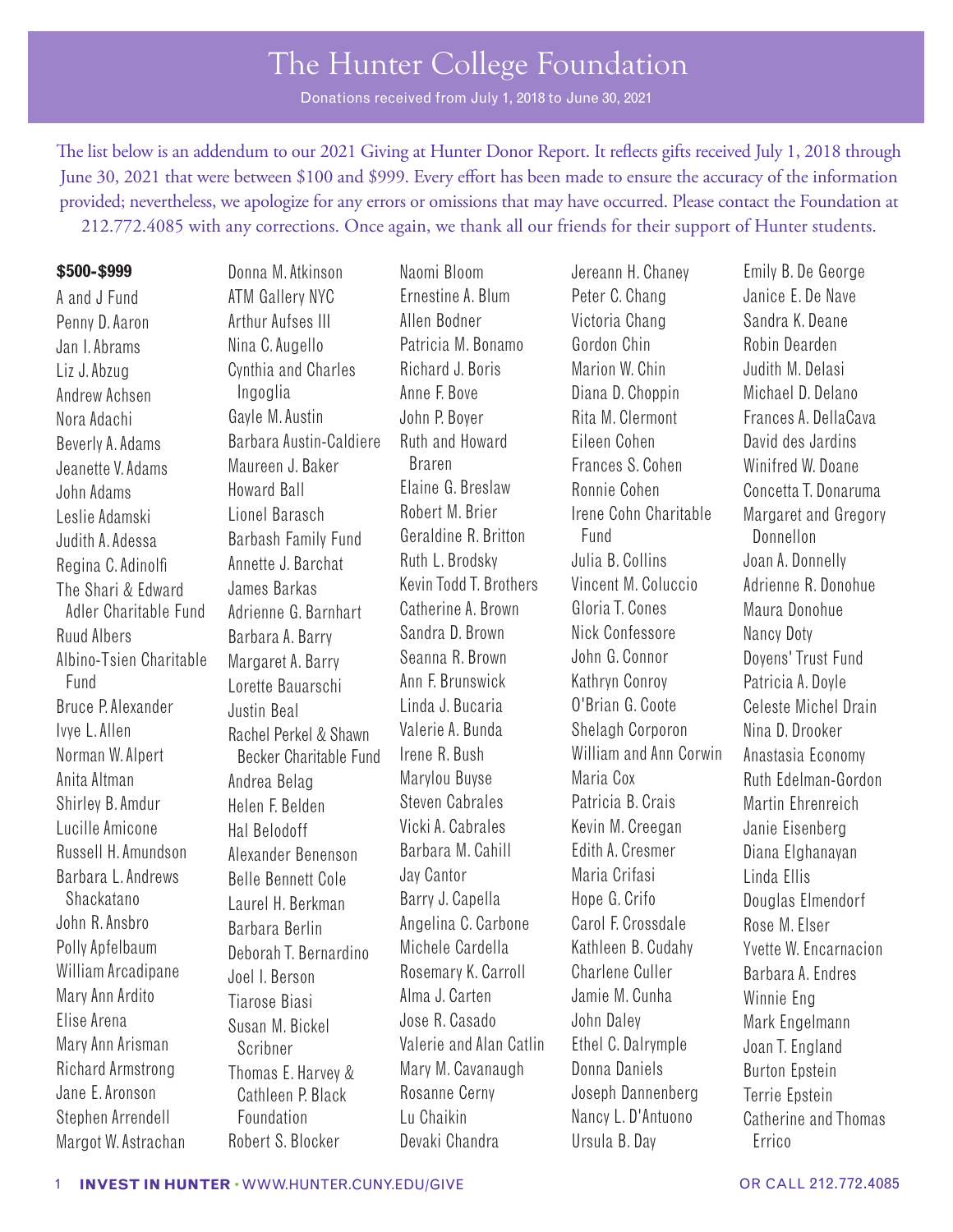Donations received from July 1, 2018 to June 30, 2021

Brunilda Fernandez Audrey S. Feuerstein Susan Finkel Mariorie and Neal Flowers

Joshua L. Goldberg Mikhaila A. Goldman Shirley Goldman Helene and Howard Goldstein

Carol S. Euler **Gilbert V. Giannini** Mary T. Hallahan Bernice B. Jaffe Isabel F. Kouri Omar R. Evans Carolyn Gilbert Gail Hamilton Joan E. Jarvis Hilda Kraker Everett Foundation Mark Gilbert Gale D. Hamilton Joanne W. Jennings Hugo Krawczyk Katherine Eyre Michael J. Glantz Zorona Hamm Arthur P. Joerger Greenwald/Krolik Abraham Faham Joan S. Glatman Garry Hanan Arleen V. Johnson Charitable Fund Lillian Fandale Patricia Glennon The John Hardy Group Barbara A. Carrington- Deborah M. Krulewitch Mary A. Faraday Elaine Gobstein Gepsie Fleuridor Johnson Ruth B. Kundsin Eileen F. Farrell Stuart Golbey Harvey Sheila Johnson Robbins Maryann and Anthony Cecile C. Gold Kathleen Benson Dorothy M. Jones Savvas Kyrakidis Fasciani Denise L. Gold Haskins Gift Account Jacob Judd Alice F. La Brie Kathleen Femiani Stuart W. Gold Steven Hayes Judith Kadoory Kanner Karen M. Ladley Bill A. Herbert Carolyn Herbst Nan Herron Isaac S. Herschkopf Joseph Hertzberg Carol A. Flynn Jenny Goldstein Martin Heyert Kashiwabara Veronica A. Larkin Charlotte R. Ford William Goldstein Doris K. Hiatt Linda Kastan Primo Lasana Monica Forman Henry Gong Michael Hill Frances Kaufman Virginia L. Laughlin Jane P. Foster Hilda M. and Martin Hip-Hop Theater Loretta and Victor Joan T. Lavella Richard Franck Goodman Festival Kaufman Family John W. Lavin Mariel Frank **Renee L. Goodman** Bernard & Peggy Foundation Eileen F. Lawler Susan French Robert S. Goodman Hirsch Family Akira Kawamura John P. Lawson Jay H. Friedman Kathleen A. Gotschlich Gift Fund Miriam P. Kazon Carole Lazarus Lee H. Friedman Elaine S. Gould Judy L. Ho Doris B. Keeley Tilden Le Melle Ema Froning **Rosemary A. Gould** Gloria L. Hobbs **Formicola** Myron I. Galef **Anthony F. Grande** Carol A. Hodge Susan R. Keller Rufina Lee Rita Galett Susan M. Grandpierre Virginia Hoge Verwaal Carol and Mark Wilson Lee Catherine M. Gallitelli James Gray Mary Holdampf Kellermann Dorrith Leipziger Barbara Garbinski Gail L. Green Gavin Hollis Paula S. Keltner Tilden J. LeMelle Catherine Garcia Judith L. Green Carra L. Hood Stanley and Joan Carolyn J. Lengel Deborah Gardner Linda Greenberg Verna and Robert Hopkins Kestenbaum Matilde Leo Dolores Garrison Meaney William N. Hubbard III Maria Khvatskaya Gloria K. Lerner Madeline N. Gavin Cynthia Greenleaf Liese A. Hull Eveline V. Kiley Hildegard Leslie Lauren M. Gee Kenneth I. Greenstein Randolph B. Hunt Ellen F. King Beth S. Lesnick Beatrice L. Gelbaum Maxine F. Griffth Esther L. Hunter Phyllis M. Kittler William Leung Gerardi Family Chari- Barbara Grodd Elise Hurley Sandy S. Klein Helen K. Levor Cindy Gerlan Mary E. Guinan Stephen R. Ingle Brian R. Knoblock Stephen L. Lieman Michele B. Gerrig Newmark Mary D. Haas Cecelia Jackson Alvin D. Knott The Lin Trust Meghan Getting- Iris Haburay Marlene and Gerald Janet C. Koehler Sally I. Lipsey

Anne Kahn Margrit Kaminsky Alberto E. Kaplan Kaplan Family Trust Emiko and Merrill Straesser Kristen Hall Jacobowitz Lydia G. Kontos Richard Liroff

Frank and Polly Lagemann Ansley W. LaMar Mindella Lamm Kenneth Laptook table Fund Gloria Grover Fundert H. Hyman Marion L. Knight Eunice L. Lewis-Broome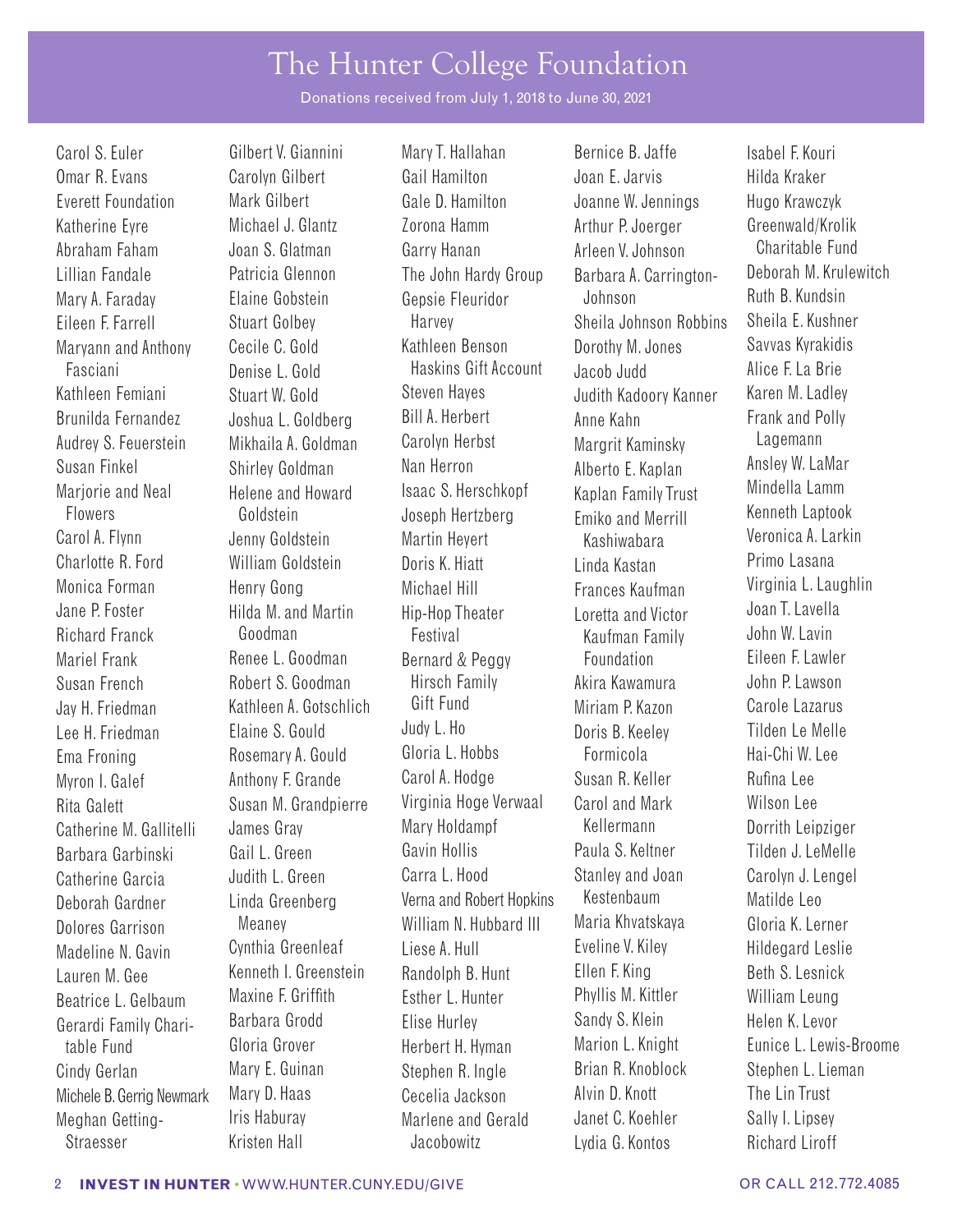Donations received from July 1, 2018 to June 30, 2021

Wilma Longstreet Diana G. Merryman Kathleen M. Nokes Arabella Pollack Gladys Ross Maria A. Lopez **Amy E. Metroka** Shahin Nourishad Kathleen F Pollina Liv- Gary Rothbart Gail K. Lopez-Henriquez Miriam M. Metzger Marcia Novegrod ing Trust Taube and Raymond Daniel Lorber and Deb- Marian and Carl Stanley Novick Josephine A. Pollio Rothman Ruth and Leonard Lowell Naomi C. Miller John J. O'Brien Philippa Portnoy Miriam and Samuel<br>Charitable Fund Stephanie O. Miller Joslie Obus Rarbara Posper Namias Retrosen Charitable Susan S. Lui Alexandra MacAaron Juliana and John Carolyn B. MacKenzie Virginia A. Mitchell Karin M. Orlando Bessie J. Pruitt Katherine E. Magee Daniel L Magida Lisa and Robert Maher Malta Trust Rose Moorman Ronald Panzarella Robin and Alfred Rank Carmel M. Santoro James M. Mandiberg Beth Morgenstern Leslie E. Partin Saul D. Raw Francesca Sautman<br>Nancy K. Mann I inda M. Morry Isabel D. Pascale Anita B. Baynes Kathleen E. Sawick The Richard and Nancy Mann Charitable Fund Amelia J. Marcin Lawrence E. Marks Elaine F. Marshack Jean Mulvey Kathleen J. Perry The Jordan Ressler Carol Schembre Helen M. Mattys Denise R. Mutschler Bruce L. Peterson Joan F. Reynolds The Schiele Family Carole Mayer Lisa Nagle Shephard Peterson Lauren Chin Rich Foundation, Inc Carol McElroy Janet Neary William and Maureen Richardson Schneider Peggy McGarrahan Pavlina and Ivo Nenin Phalen Designed Judith Richter Zachary P. Schrieber Margaret F. McGivney New England Nancy J. Phillips Ellen G. Ritteman Jane G. Schulman Jean McHugh Christine Newman The Phillips Collection Lydia Robinson Josh Schulteis Sarah McKearnan Jan L. Newmark Christopher S. Coleman Lucinda Schultz Patricia McKiernan- Flo Newrock Pickering Gregory V. Rocco Anthony Sciarrone Lawrence E. McNally Nancy Nicolelis Laura R. Picone Roberto Rodriguez Michael S. Sellman Michele K. Meany Rose B. Nicollian Patricia L. Piro Mary and Robert Rogers The Semel-Concepcion

Judith T. Milone Judith L. Mindlin Barbara Y. Mitchell Ingrid Mittendorf Monasse Foundation Domenica M. Mondo Meryl L. Moss Media Relations Mimi F. Mountain Heidi F. Mueller

Grace G. Lo Grande Barbara J. Meislin Fund The Dolly Nobel Fund Steven M. Polan Sarah E. Romero orah Lagana-Lorber Metzler Theodore Nussbaum Andrew Polsky Marilyn Rothschild Charitable Fund Jonathan Michelsohn Nancy O'Donohue Christine Pon Chin Joel D. Rothstein<br>Christine Pon Del D. Rothstein John J. O'Brien Philinna Portnov Miriam and Samu Stephanie O. Miller Leslie Obus Barbara Posner Namias Rotrosen Charitable Mary A. O'Connor Sandra B. Ogungbesan John D. Okun William Mace Heather J. Mitchell Edith Olivera Silvio R. Proano Rubenstein Peter Osnos Barbara Z. Otto Family Foundation Sybil Maimin Anna Mondora David Otto William and Marie Viviane Sallay Gerald Mallon Joyce Moorman Helen Paisner Radke Gloria Sammur Florence M. Morgan Leslie Pariseau Rita L. Rauba Linda M. Morry **Isabel D. Pascale** Anita B. Raynes Marianna Pavlovskaya Robert Pennoyer Rodrigo A. Perez Isabelle Perry Caryl Martinez Gwyn F. Murray Mary A. Pervelis Charitable Fund Goldie Z. Scher Lori Mazor Ariana Nathani Philip Pfeffer Anthony and Rita Judith and Barry Ciarleglio Paul Nguyen Ruth Pickholz Joseph A. Rodriguez David Segarra

Donard Pranzo Claire Pressman Soula Priovolos Suzanne D. Quevedo Bruce Rabb Sheila Rachin Kenneth Reardon Dyann Reilly Joyce and Bernard Reiner Beth Meetsma Fotis Nifatis Gary M. Poenisch Rena and Jerry Rogoff Fund

Fund Amy E. Rowland Howard and Amy Felix and Ellen Ruo Deborah and Charles Sachs Philip M. Scandura Cordell Schachter Jonathan Schaffer Bernice Z. Schatz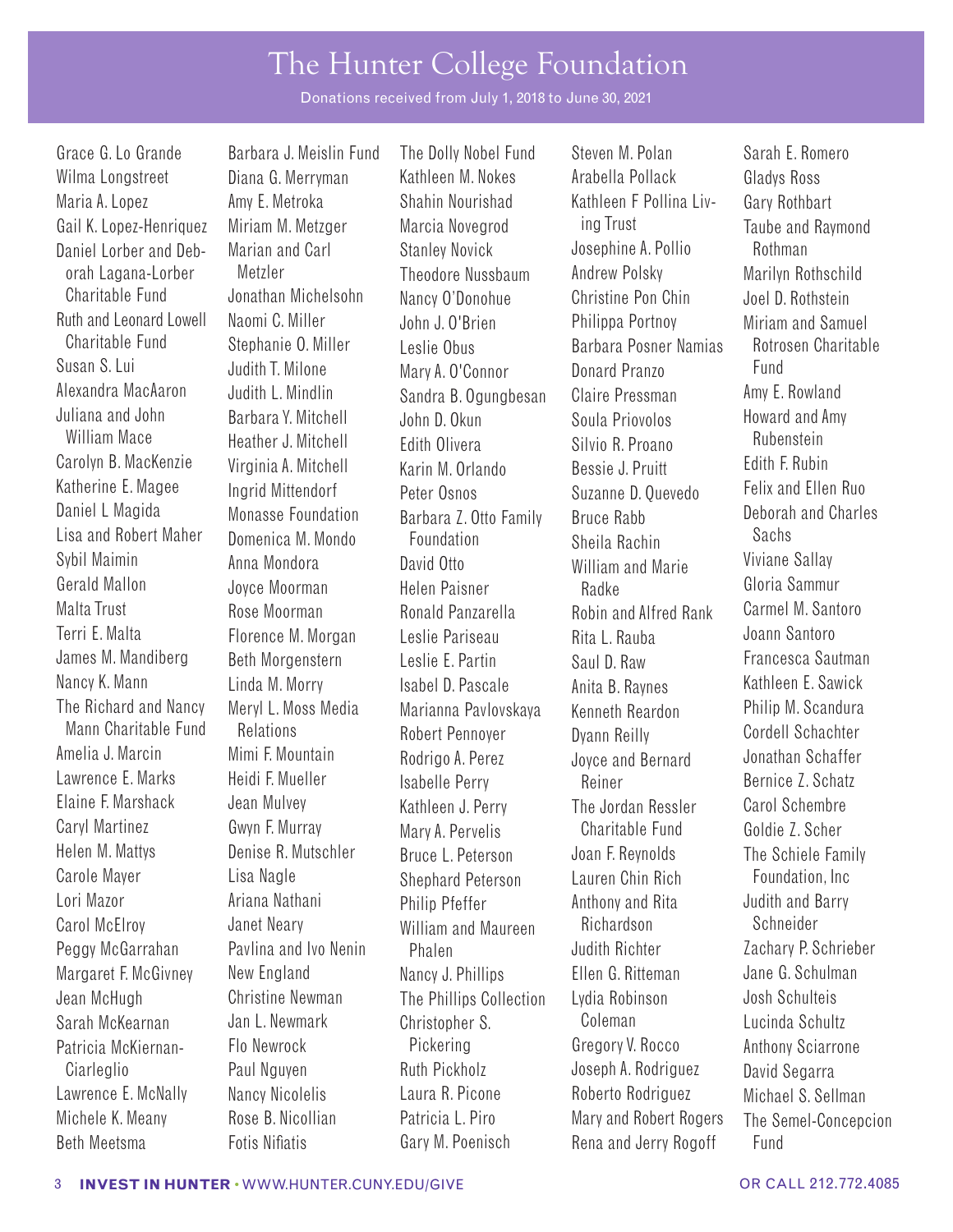Donations received from July 1, 2018 to June 30, 2021

William D. Shea Sellie S. Shine Arina Shulga David R. Sicular Claudio Silva Jeanne R. Silverberg Sabrina Silverberg Toni Singer Ellen R. Sirbu Ian A. Skoggard Albert Slabotzky Grace F. Smallwood Vera and Howard Smith Beatrice K. Sparling Ann S. Spindel Bettina B. Stafford Daniela Stallone Charles and Gail Steinberg Jill Steinberg Stellar Physical & Occupational Therapy &

Claude Setodji Barbara and Leonard Dorothea G. Weber- Ernst & Young Foundation Mina Aibel Theodora Sexstone Sugin Duffy Gail M. Zaczyk Matthew T.Aiken Norma L. Shainin Martha A. Sullivan Anne E. Weidler Helen P. Zalantis Terri Ain<br>Robert Shanley Geraldine A. Swanson Rachel R. Weinberger Jesse Zanger Alfred C Robert Shanley Geraldine A. Swanson Rachel R. Weinberger Jesse Zanger Alfred C. Airone Susan Shapiro-Barash Marilyn E. Taheri Audrey S. Weiner Leilani Zee Funke Akinola Judith E. Tannenbaum Judith E. Tannenbaum Charitable Fund Theresa and Joel **Tarlowe** Elizabeth Telonis Constance Tenenbaum James Thompson Barbara D. Thorsen Scott A. Tierney Gail and Peter Todd Michael H. Tomlin Margaret A. Toomey-Jeannie F. Sorell McAloon William H. Williams Evelyn B. Ackerman Lillian S. Alexander Sylvana S. Trabout Van C. Tran Sallie Tucker-Allen The Anne Marie Tye David Star Trust Shiela B. Winchester Marguerite Adams Robert A. Alexander Rita R. Starr Susan D. Ultan Mordechai and Barbara Carolyn J. Adderley Spiro Alexandratos Ellen G. Stein Ida and John Van Lindt Winter Revocable Taiwo Adeniji Constance G. Alfano William J. vanden Heuvel Renee Vassallo Vazzana Family Fund Sandra Vega Gloria Vignone Acupuncture, PLLC Robin H. Villanueva Mary E. Wright Renee P. Adler Patricia Allen Trust Latifa V. Stephens Frances Viviano Margaret Wu Joan and Stanley Adoff Cathy L. Alleyne Nina Sterne Hector P. Vizoso Sanford Wurmfeld Amit Aggarwal Elmira M. Alleyne Alexandra Stevens Regina B. Vogelman John J. Wurmser Herbert S. Agin Meryl S. Allison Michael Stevens Claire Volin Elena and Thomas Betty L. Agnew Steven H. Almaas Madlyn R. Stokely Louise E. Von Damm Yorio Giving Fund Hector P. Agostini Yvette Almaguer Alice Strinsky Mary Waite **Elena I. Yorio** Rosana M. and Paul Danie Alouidor Nelson T. Strobert Frances Warga York Family Fund Agostini Kristine Alpi Ihor M. Strutynsky Grace Warnecke Ellen H. Yoshiuchi Johanna Aguilera Judythe A. Alston

Gladys C. Weisberger Brent Weiss **\$100-\$499** Gillian Weiss Jane G. Weiss Raymond Welsh Joellen Werne Mary P. Whitney Wien Family Fund Wilensky Family Fund Ann Williams Bill Williams Gwendolyn Williams Valerie C. Williams Sandra and Clinton Hardy Sandy Wilson Joan Wilson-Godeau Trust Ronda F. Wist Gregg C. Wolff Ruth Wolff Alberto and Ivy Lai-Ming Wong

Sharon D. Aarons AB Living Trust Abelson Family Donor Advised Fund Benjamin P. Abelson Maureen Abrams Pierrick Absolonne Christa and Jesús Acampora Elizabeth G. Acerra Peter Acevedo Lynn Ackerman Elena Acosta Paul Actor Wolfgang B. Adam Rena Ades Hildegard Adler Leonette S.Adler Trust Linda Adler Norman M. Adler Nuriel Adler George W. Stubbs Gwen Webb **Arthur and Ann Yost** Jonathan Aibel Nihal Altan-Bonnet

Aleksander Akulov Frank Akwaa Faith Alaie Atia E. Alami Elena A. Alayeto Pauline Albenda Pauline and Charles Albert Adrian Aldaba Matthew Alevy Avis and Paul Alexander Jacqueline P. Alexander Juliet N. Alexander Lishawn Alexander Rebekah Azaylia Alexander Renee T.Alexander Barbara D. Alfred Mohammed F. Alhaj Sonja L. Alicea Frances C. Allen Frances D. Allen Juddeth Allen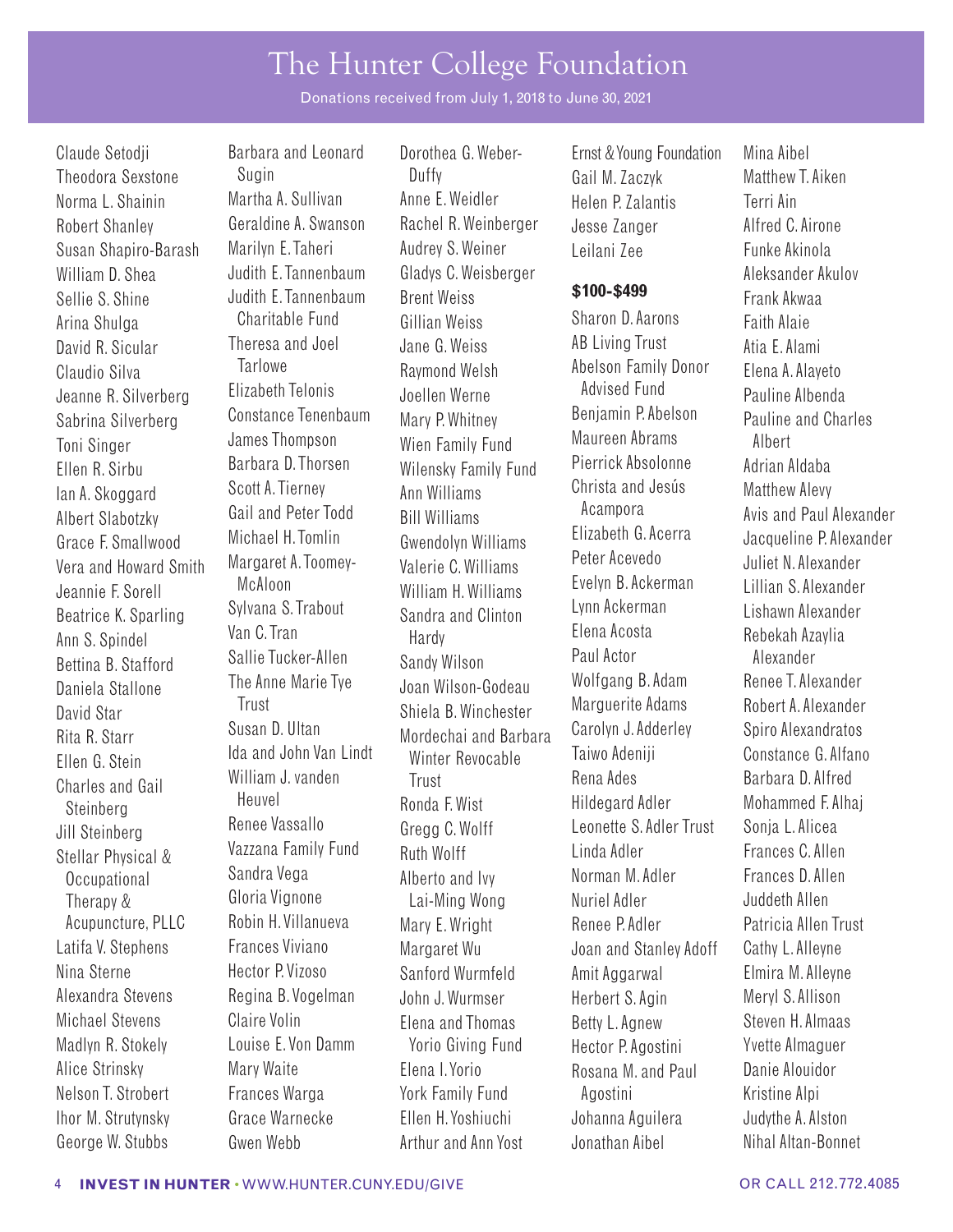Donations received from July 1, 2018 to June 30, 2021

Ralph J. Alvarez Lawrence Apolzon Mary Aversa Jacqueline R. Banks Amazon Smile **Maunykah Arcelin** Sharon O. Ayres Ziska Society **Eduardo Arias** Frances L. Backofen Audrey Barbieri richak Mercedes Asemota Clara J. Baker Dalia BarrettMoulton

Christa Altenstetter Kelly Angulo-Portalatin Joanne Atara Catherine M. Ball Ruth B. Barry Revocable Daisy Edmondson Alter Joseph and Jacqueline Eleduvina Atiles-Lopez Corinne Ball Frust Karen C. Altfest Annunziato Annunziato Susan J. Atran Regina E. Ballard Peter Barth Carmela M. Altieri Christina F. Ante Pamela Grace Atwood Henry F. Ballone Dynnah C. Barthold S. Morton Altman Sisko M. Anttila Terry Audate Davide Balula Judit Bartis Daisy Alvarez Efstathia V. Antypas Robin Aufses Hardai S. Banjoo Mary A. Bartlett Catherine Alves Leonard Appelle Ellen S. Avins Shirley A. Baptiste Joan Bartos Ruth and Samuel Julie A. Applebaum Glenda Axel-Dwornick Iris Barad Anthony A. Basilico Alward William S. Appleton Julio Ayala Victor Barall Betty S. Baskin Arlene D. Amador Jean C. Aratingi Laura M. Ayala David Baram Saul Bass Rebecca Amalfitano Ida Arbital Lillian Ayala Andrei Barasch Sara E. Basson Victoria Amalftano Warren K. Arbiter Kathleen A. Aye Donald S. Barash Rita Bassuck John J. Amato John Arbucci Eija Ayravainen Frances A. Baratta- Donald J. Batcher Kristine F. Ambrosch Edward E. Archer Christine R. Azara Irena Barbanel Romana and Robert Arthur S. Amdurer Emmanuel Archer Pauline Babakian Richard S. Barbecho Batkay<br>Virginia Amend Olive L. Archer – Kathleen Babbin – Mary E. Barber – Michael E. Bauch Virginia Amend Olive L. Archer Kathleen Babbin Mary F. Barber Michael F. Bauch Catherine Amendolara Julia and Frank Arena Suzanne Babyar Audrey Barbieri Helen P. Bauer<br>American Mathematical Karen K. Arqueta Susan Bacher Fund Revocable Trust Madeline H. Bauer American Mathematical Karen K. Argueta Susan Bacher Fund Revocable Trust Madeline H. Bauer<br>Society – Eduardo Arias – Frances L. Backofen – Audrey Barbieri – Steven L. Baumann Marie Z. Amoruso Chrissie Arlis Rose M. Bader Rita and John Barbieri Arthur M. Baur Arses Anasal Lise Arliss Bernice C. Baer Gladys Barish Baur Living Trust Ronnie Ancona Elvina T. Armento Kathryn M. Baer Allison Barlow Bernice K. Baxter Avis O. Anderson Alexandra Arnesen William Baer Angeline H. Barnes John F. Baxter Barbara M. Anderson Jimmy L. Arnold Nandini Bagchee Christian Barnes Alfreda C. Bazanowski Carol L. Anderson Marci Arnold Thomas Baglione Helen B. Barnes Karen Beard Doris Anderson Michelle Arnot Paul Baicu Sonia E. Barnett Marilyn Bechtold Eileen L. Anderson Marie Aromando Alberto Baider Natalie F. Barnwell Laurie Beckelman Florance Anderson David E. Aronow Ann L. Baier Barbara J. Barone Adele Becker Florence E. Anderson Alyssa Arroyo Aiko Bailey Claire Barone Emil E. Becker Gabrielle Anderson Amelia Arroyo Caroline T. Bailey Lorraine P. Barrack Margaret Becker Joy Anderson Giselle Artavia Darlyne Bailey Mark A. Barreiro Mildred C. Becker Muriel H. Anderson Beatrice and Jean C. Bailey Anna Barresi Verna Beckford Hera Y.Andre-Bergmann William Artz David W. Bailin Joan V. Barrett Gloria Beckles Christopher S. And- Gloria J. Ascher Alexandra Baker June and Robert Barrett Raymond F.<br>Tichak Mercedes Asemota Clara J. Baker Dalia Barrett Moulton Lois Beilin John Andriella David Asencio Novella A. Baker Eileen and Gregory Brenna Beirne Elfriede Andros Ada E. Askew Spencer S. Baker Barriere Barriere Harriett Belag Lange Christina J. Anduiar Misaa S. Askia Thomas Baker Peter Barros Marge Bell Inara Angelis Sara Askin Katrin Bakhl Deborah R. Barry Suzanne J. Bell Paul J. Angioletti Anna Aspras Abby J. Balaban Margaret M. Barry Vinroy Bell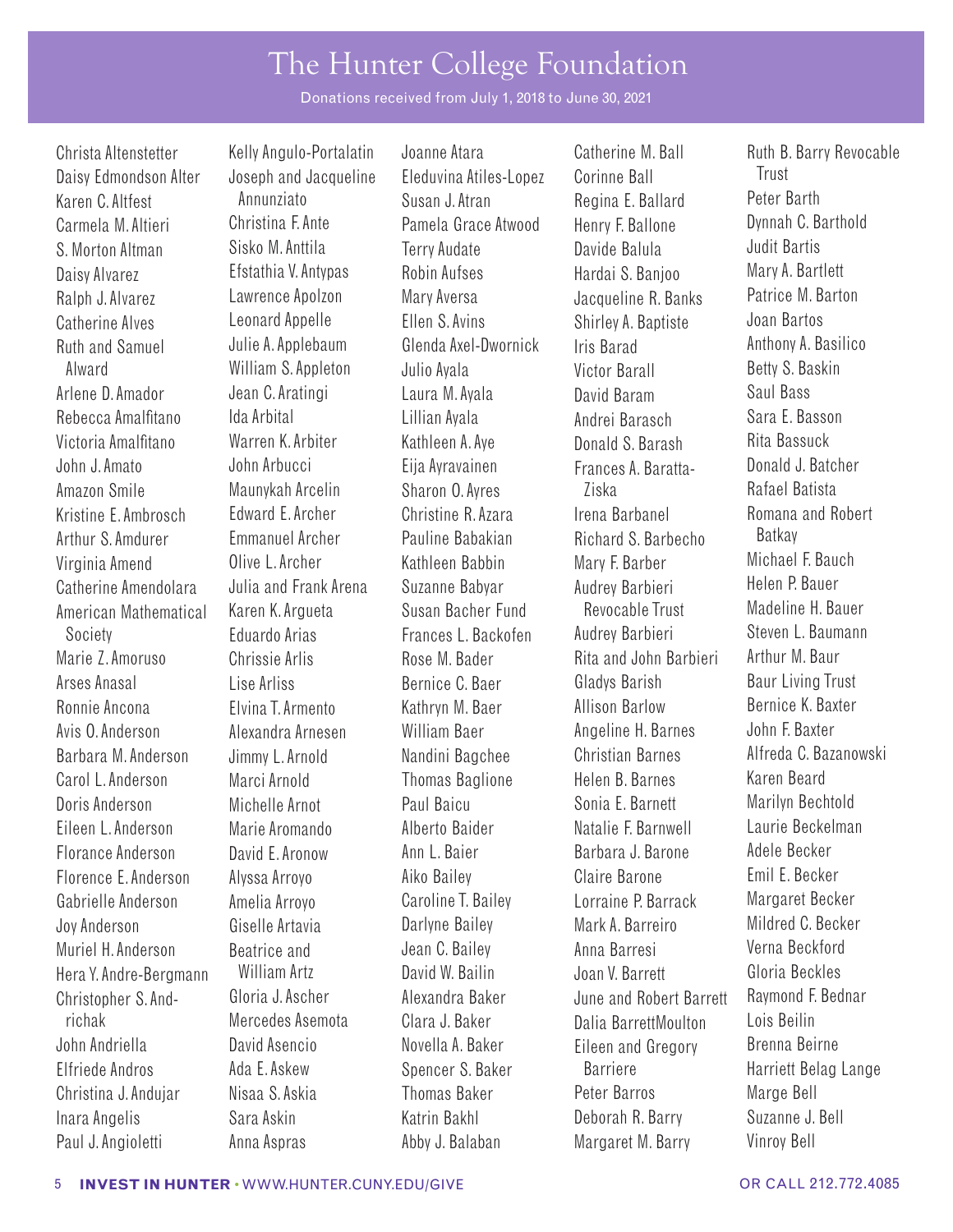Donations received from July 1, 2018 to June 30, 2021

Fred Benenson Adrian Benepe

Carmelle M. Bellefleur Irene and Kenneth Ettagale Blauer Patricia Bollinger Reagan Branch Edward L. Beller **Berkman** Berkman Irene K. Blaustein C. C. Bolte Stephen Brandes Jo A. Belli Blanche S. Berkowitz Julia Blaut Mary E. Bolte Mark Brandon Ann M. Bello Martin J. Berkowitz James Blauvelt Lucy B. Bolton Lori B. Brandston Gale A. Bellucci Gisela H. Berkson Maris H. Blechner Rosemary J. Bolz Beatriz E. Brandt Teresa and Roy Belton Dorothy Berlin Simon Bleiweiss John Mark C. Bonagua Frid Branham Nerina and Marc Adelle and Alan Ber- Earl F. Bloch Annette Bonder Ruby Branker<br>Renanti Alastana G. Rr. (Inder Annette Bonder France Bonjalastana G. Rr. Benanti linger Sharon W. Block Franco Boni Lastana G. Brathwaite Bendel Youth Empower- Irma G. Berman Zelda Block Catherine Bonjukian Elissa M. Brathwaitement Program Mardelle L. Berman Jane E. Bloom Anita F. Bonner Stawowski Judith Bender Shirley Berman Joel Bloom Geraldine Bonner Christopher Braun Emily E. Benedetto Jacqueline Bernard Joel Bloom James F. Bonomo Emily Braun Theresa M. Benedetto Karen Bernsohn Erika Bloomfield Marilyn Bookchin Roy S. Brayton Elaine and Edmund Bernstein Ivor Benjamin Robert L. Bernstein Geraldine A. Blum Gift Fund Mary B. Brennan Natalie L. Benjamin Susan A. Bernstein Susan Blumenfield Kristin Booth Glen Roe Bressan<br>Derek Bennett – Theodora Bernstein Carl A. Blumenthal – Cheryl Borden – Kate A. Bress Derek Bennett Theodora Bernstein Carl A. Blumenthal Cheryl Borden Kate A. Bressler Harriet P. Bennett Marcia Bert Diane Blumenthal Paola C. Borgatta Eric B. Brettschneider Sharon R. Bennett The Barbara Bertenthal Herbert and Diane Linda Borgersen Gale A. Brewer Bennett-Mayer Living Trust Blumenthal Betty C. Bornstein Marcia Brewster Family Fund Marilyn A. Bertschy Leslie D. Blustone Sean Borsey Norma E. Brewster Yevgeniya Bensman James Beslity Barbara R. Blyskal Leonore Borsuk Howard Brick Thomas M. Benson Santina Beslity Julia Boahene Netta Bostwick Lynn A. Briggs Mitchell Benus James Bessent Hilda H. Boas Joan Bowen David L. Brigham Tamar Benus Desiree N. Betancourt Natalie S. Bober Carolyn S. Bowman Doris L. Brill Annmarie Benzinger Constance Betley Mark Bobrow Ida Bowman-Kelly James G. Brinn Ronald and Jane Demetra Bezas Tolis Arianna Bocco Denise B. Boyd Joan H. Britt Berenbeim Naga Bhupathiraju Jane Bock Bessie Boyle Victoria Britt Arline Berezowsky and Agnieszka Bhutiani Julia M. Boddewyn Sandra S. Boyle Daniel Britton David Berg **Elizabeth R. Biele** Noelle M. Boddewyn Peter Boysen Elisabeth B. Brivic Soraya Berg Clara Bienen Helga I. Bodeen Carol Bozek Jay Broad Susane K. Berg Frances Bilan David Bodnick Revocable Trust Lillian H. Broad Elsie Bergamini Catherine M. Black Iris S. Bodre George E. Boziwick David L. Broadnax Anna Bergamo Frances S. Blackman Kimber L. Bogard Carmen Bracero Alexandra Brock Rita M. Berge BlackRock, Inc Bogardus Inc. Maura Bradshaw Brenda Brock Evelyn Berger **Rita D. Blake** Joan Bogart Katherine Bradtke NANCY BRODERICK Abby B. Bergman **Donna P. Blanding Harriet Bogdonoff** Kathleen Brady Harriet L. Brodie Kathleen V. Bergman Lenore B. Blank Camille A. Bogle-Knight Marion Brafman Julia J. Brody Diane Berk John Blau Susan K. Bohne David J. Braitman Katherine E. Brogan Miriam Berkley Maria Corazon F. Blau Sheila Bokser Daphne Bramble Anne Bronstein

Helene Blount Helene Bludman

Robert and Marilyn Bookchin Charitable Howard Berkman Patricia Blau Leslie-Ann Bolden Ginger L. Bramson Gloria Brook

Linda A. Bremner Dennis Brennan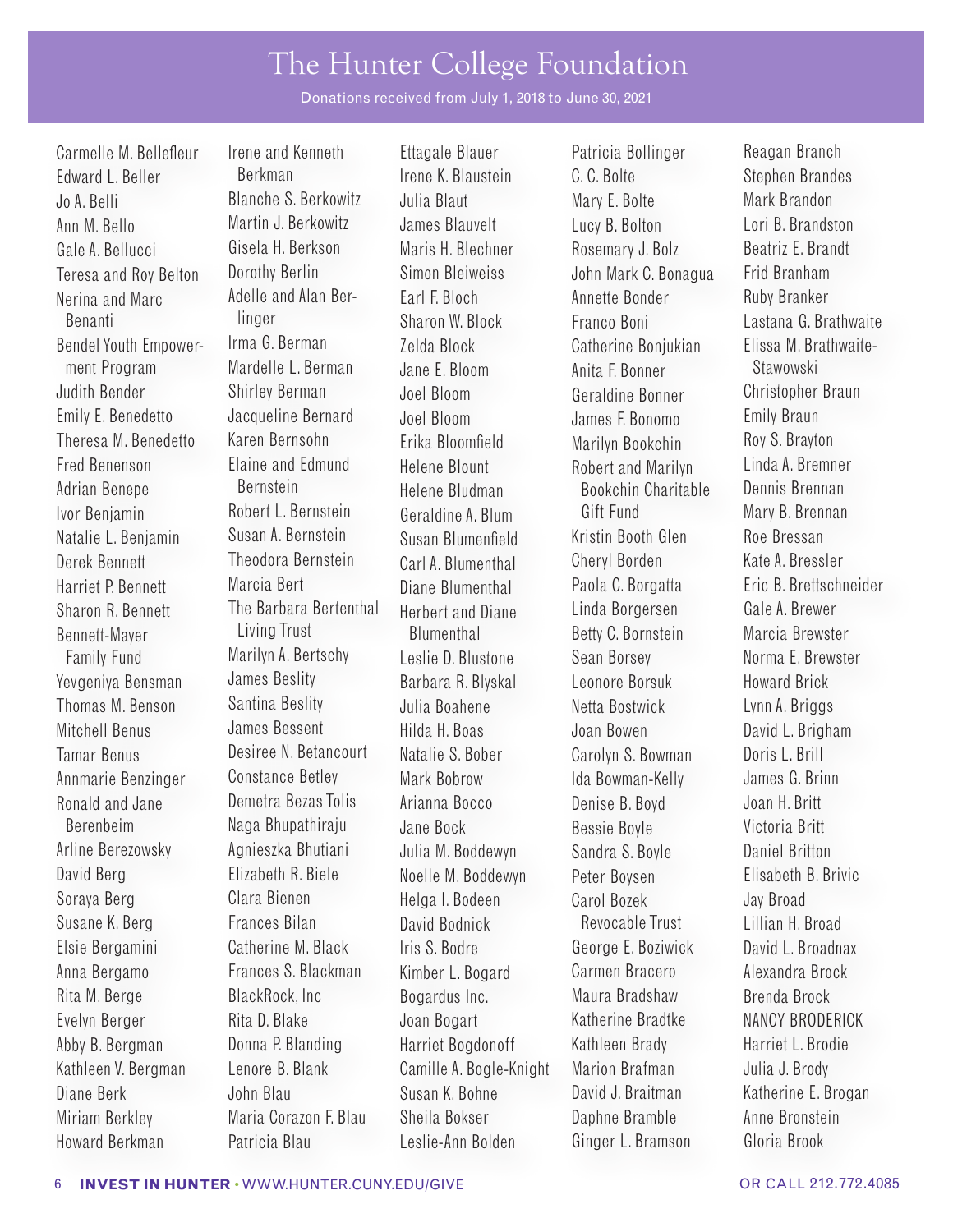Donations received from July 1, 2018 to June 30, 2021

Neil B. Brooks Theresa Burke Minnie L. Campbell Kristie Castillo Gloria A. Charlton Natalie Brooks Wilson Rosemary P. Burkhart Patricia T. Campbell Flor Angela A. Castro Anja M. Chase Cynthia D. Brown Elizabeth Burki Vilma X. Campbell Faith Catlin Louise Y. Chase Devin Brown Patricia N. Burkitt Maciel A. Campos Patricia Cato Michael Chase Dori V. Brown Thomas S. Burns Jorge Camuñas Wayne Cato Phyllis Chasin Garfield Brown Valerie C. Burns Judith K. Candullo Marcia T. Caton Manashi Chatterjee Helen S. Brown Sarah Burr Irwin Cantor George Catrambone Audrey Chatzky Isabelle F. Brown Geoff Burrows Ann Marie Capece Alison F. Cattan Beverly K. Chee Hayes Jeannette E. Brown Charles B. Burrus Elyse G. Capell Nancy E. Cavaluzzi Sofa M. Chelpon Jo-Anne H. Brown Poundie Burstein Elizabeth A. Capezuti Ellen R. Cavanagh Justin Chen Josephine T. Brown John Burt Sidney Caplin Linda Cavicchio Lynette L. Chen Sandra L. Brown Mildred A. Busch Anthony Capuco William H. Cawthern May Ying Chen Rhoda W. Brownstein Patricia A. Bush William K. Capune Marilyn J. Cayce Mo-Chou Chen Katherine Bruce Frances H. Butler David A. Caputo Phyllis E. Cayenne Sarah R. Chen Eileen Bruck Robin J. Bynoe Dolores A. Caramatti Dolores Celentano Sau-Kuen T. Chen Mary C. Bruell Felicita Cabrera Lucienne Carasso-Bulow Loretta Cella Yi Chen Joshua Brumberg Geraldo Cadava Anna Carbonell Patricia E. Centonze Betty K. Cheng Raymond H. Brun Del Re Jean E. Cademartori Tea Cardarelli Frederick F. Cerny Frances Cherashore Elvira Brundage Victoria E. Cafarelli Jessica L. Cardenas Rosemarie T. Cerrone Relly Chern Raymond H. Brundelre Josephine Caffine Emilia G. Cardona Helen Certa Roslyn Chernesky Mary F. Buchinsky Denise B. Cahir Marjorie C. Cardoza Murat A. Cevher Howard A. Chernick Jeffrey Gratz and Susan Lucille Caine Peter Carey Peter R. Chadwick Claudia R. Chernov<br>R. Buchshaum Frin M. Calabrese Dominick Carielli Mariory Cham Anise Cherry Lillian Perez P. Buckley Janet Caldwell Sean P. Carlin Florence W. Chambers Risa Cherry Kesselman<br>Robert Buckley Jean M. Callaban Brigid C. Carlson Katherine V. Chambers Perla Cherubini Robert Buckley Jean M. Callahan Brigid C. Carlson Katherine V. Chambers Perla Cherubini Evelyn Bueno Kathleen C. Callahan Irma Carlson Charlotte Champagne Yelena M. Chervinsky Olivia J. Buery Mary Ann Callahan Evelyn E. Carmichael Alice M. Chan Diane Chesin Barbara B. Buff Catherine Callo Deborah L. Carney Daniel Chan Daniel S. Chess Blaise A. Bulfair **Rosemarie E. Calmucchi** Margaret H. Carney Siu S. Chan Susan N. Chevlowe Rosa E. Bullock Joyce-Ruth Bunkin Marcia Z. Buonanno Linda M. Buongermino Dianne Buonincontri-Aliquo Kathleen A. Burgess Cammarano Maureen T. Carruthers Benedict G. Chant Bernice Chierichella<br>Nathan and Roberta Petricia Campagne Christine R. Carway Lucy Chao Annette Chin Nathan and Roberta Patricia Campagno Christine R. Carway Lucy Chao Annette Chin Estelle Burke **Marcella M.** Sarah Cascio Cynthia B. Charles Nancy V. Chin James A. Burke Campagnolo Mary Cassese Elvira Charles Revo- Phebe Chin

Marcella M. R. Buchsbaum Erin M. Calabrese Dominick Carielli Marjory Cham Anise Cherry<br>Anise Cherry Lanet Caldwell (Sean P. Carlin ) Florence W. Chambers Risa Cherry K Dorothy Calo Dorothy Calo Stephanie O. Caloir Ariadne Calvo-Platero Edgar Camargo Barbara Brick

Elaine B. Brooks Paul E. Burke Maritza Campbell Diana K. Castillo Emmanuel Charles Joseph Caroff Thomas Carreras Julio Carrero Virginia Carrero Gloria Carrig Diane P. Carrow Franco **Yohanna M. Casalini** Ajai Chari

Virginia Chan Wing Y. Chan Mastian G. Chand Suzannah Chandler Carol L. Chandross Xiangru Chang Mary C. Burke **Joette Campbell** Patricia I. Cassidy cable Living Trust Sara Chin

David Chew Catherine Chiang Patricia A. and William Chiarelli Anthony Chibbaro Viola D. Chien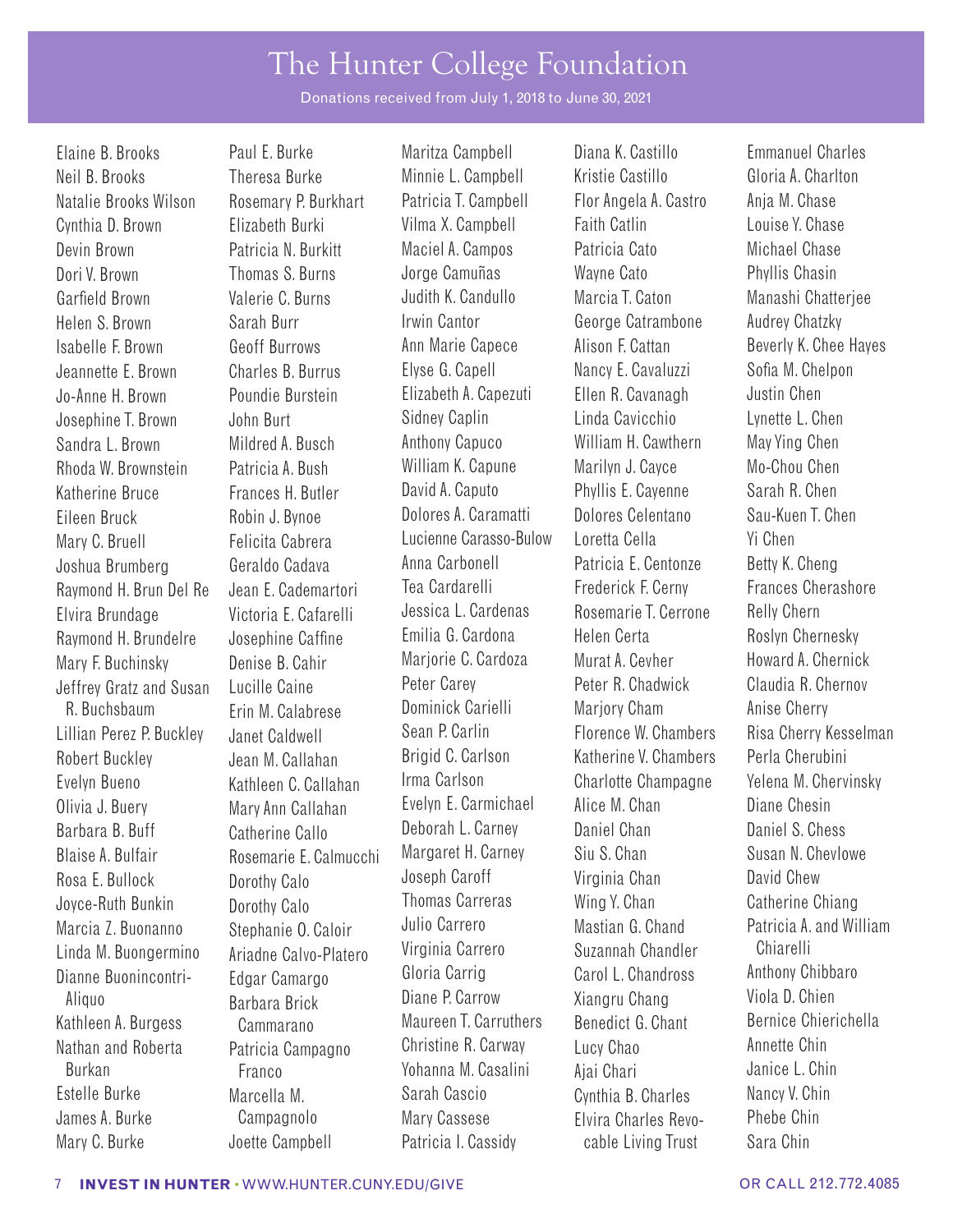Donations received from July 1, 2018 to June 30, 2021

Gaetano Cipolla Paulette Cirillo Mildred Cisneros Barbara J. Claire-Christina Clark Geraldine G. Clark Evelyn S. Cohn Family Trust Jennifer Cohn Kaye Coke Walker Charles E. Coleman Daphne S. Coleman

Young and Kana Chin Eleanor D. Coffey Georgianna Contiguglia Mary Countee Margaret Dafeldecker Gonzalo Ching **Nan Coffey Claire A. Conway** Penelope S. Kevin Daley Barbara J. Chinitz Anna C. Cohen Blanche Cook Courchesne Uuanita M. Dalton-Sarah Chinn Betty J. Cohen Candy Cook Sylvia Courman Robinson Mei Mei Wang Chiu Larry Cohen Elaine W. Cook Carol S. Courtines Helen Daly Barbara Chocky Lisa Cohen Jeannine Cook Ann B. Coutsoubinas Daivy Dambreville Josephine Choe Marion Cohen Judith G. Cook Mercedes R. Coveney Corinne C. Damitar Chow Miriam E Cohen William Cook Karen R. Covitt Paul G. Dana Jennifer Chow Miriam F. Cohen William Cook Karen R. Covitt Paul G. Dana Shingpui Betty Chow Mitchell Cohen Jean G. Cooke Janet J. Cox Mary Danico Geraldine H. Chrein Paula J. Cohen Rita W. Cooley Thomas P. Coyne Carol Ann L. Daniel John A. Chropovka Rhoda G. Cohen Cooperman Family Fund Ersilia Z. Crawford Emerald E. Daniel Florence C. Churchill Rhoda Cohen Miriam and Bernard Madeline Crawford Margaret Daniel<br>Sugan Chuto Stanlow Ceben Cooperman Paula M. Creban Philip Daniel Susan Chute Stanley Cohen Cooperman Paula M. Crehan Philip Daniel Barbara L. Chutroo Trudy Cohen Sonya Cooperman Mark J. Crescimanni Vernell G. Daniels John Ciarelli Sybil Cohen-Glazer Vadney A. Coore Shannon Criniti Danilevsky Family Cilli Family Fund Arline Cohn Robert Coover Angela Critchley Charitable Fund Betty A. Copeland Leto Copeley Rose Coppola Helen Corbie Killinger Gemma Colangelo Carole Corcoran Miriam L. Crowe Michaela Darling Genevieve Clapp Cheryl C. Colbert Eileen T. Corcoran Mitchell Cuan Adele G. Darocy Brian F. Clark Lisa R. Colby Alan Cordova Joan A. Cuff Roberta Darrigrand Margaret Corello Becker Nancy E. Clark Jacqueline M. Colgan Tony Coretto Mary F. Cunneen Patricia David<br>Shawn R. Clark Corrinne Collett Catherine M. Corless Darcy F. Cunningham Barbara J. Dav Shawn R. Clark Corrinne Collett Catherine M. Corless Darcy F. Cunningham Barbara J. Davidson Ervin L. Clarke Mary J. Collett and William J. Smith Maureen F. Cunningham Frazier Davidson Mary Clarke Mary C. Collins Joyce Cornick Christine Curella Gertrude F. Davidson Carmen M. Claudio Daniel Colon Linda Cornigans Vashti R. Curlin-Burton Peter J. Davies<br>Albarran William L. Colon Cornyn Charitable Lead Joan F. Curran Robert and Dor Albarran William L. Colon Cornyn Charitable Lead Joan F. Curran Robert and Donna Julia J. Cleckley Bernice and Norman Annuity Trust Ursula Curran Davila Rose M. Clemente Lopez Colten Coramae S. Corsetti Joyce B. Curwin Andrea S. Davis Craig D. Clifford Andrew D. Compagno Luis A. Cortes Margaret S. Cuskley Anna A. Davis Ryan T. Cloud **Helen G. Comstock** Lorraine Cortés- Joan Cusumano Bruce Mildred Davis Clyne Family Charitable Celia Concus Vázquez Vázquez Claire M. Cutler Hyacinth A. Davis Fund Frances T. Condon Toby Cosin Marjorie Cutler Jo Anne Davis Peter T. Coates Patti-Jean Conger Judith A. Costa Daniel K. Cytryn Lisa Corinne Davis Geraldine D. Cobbs Doris R. Conner Lorraine W. Costello Francoline Czerner Mary Howe Davis and Evelyn M. Codd William Connolly Timothy Costello Osvaldo Da Silva Palmer Davis Antonio Codita **Geraldine Connors-** Lillian Cotter **Guidean** John M. Dacey Family Fund

Critical Critter Veterinary Services P.C. Sandra V. Crooks Dorothy Crouch Carleen Cumberbatch Angella M. Cummings Matthew R. Cody Lynch Lynch Letitia Coughlin Carol Dachs Michael M. Davis

Janet Dankowitz Gladys Darby Kadia Darby Susan J. Darkhosh Ricardo M. Dasilva Kimlyn S. David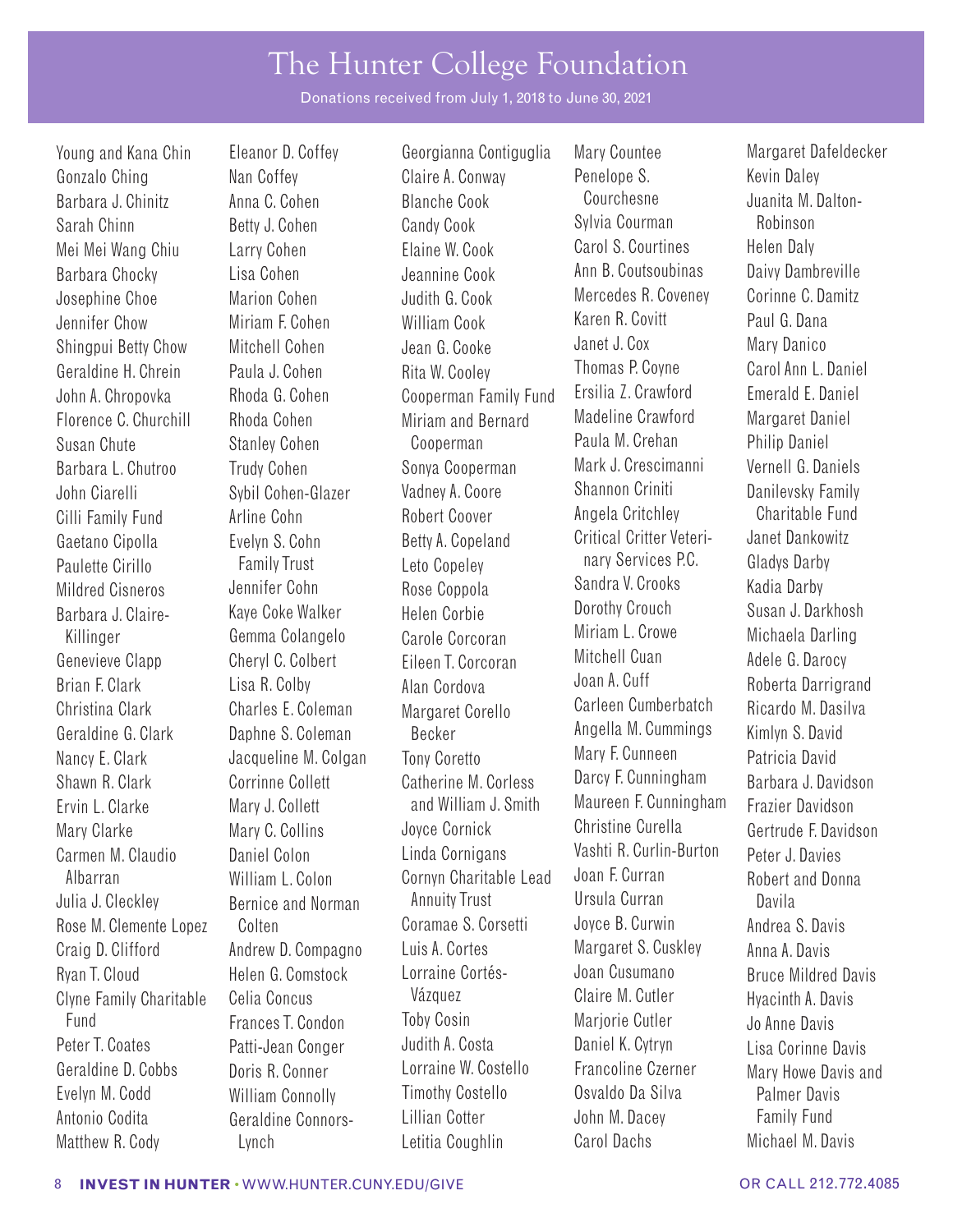Donations received from July 1, 2018 to June 30, 2021

Claire and Paul Degnan Nara E. Dewar Duncan Dolores A. Dolan Del Alcazar **Norma G. Diamond** Kathryn Dominique Antonia Delak Roberta Diamond Melanie Donenfeld

Rita Davis **Marco T. Dely** Charlene R. Dicalogero Paul C. Dopsch Beryl E. Dunkley Beatrice Davis-Canty Elizabeth DeMayo Barry Dick Peter C. Dopsch Pat C. Dunlop Ursula N. Day Regina M. Dembo Renee L. Diener Harriet R. Dorfman Nesly Duquene Suzanne and Lewis Andrea D'Emic Victoria I. Diffin Nicole M. Dorrell Adele M. Durand D'Azzara Vitaliy Demkiv Joan I. Dignam Cecilia F. Dorrow Nancy D. Durec Allison L. de Cerreno Barbara E. DeNardo Eva Matilda Dillon Robert Dorsa Maritza Durio Dolores De Cesare Milagros Denis-Rosario Maureen Dillon Beverly H. Dorsey Greg R. Durkin Cambao De Duong Phyllis Brandwein Maria J. Dilworth The Annette I. Dorsky Isaac Dweck Catherine I. De Grado Denner Gregoria and Joseph Giving Fund Christine A. Dwyer Jacques A. De Graff Jessyka D. Dennis DiMaria Denise L. Dottin Barbara Reed Earnest Erica De Los Santos James Denti Patricia M. Dineen Barbara D. Doty Catharine L. Eastman Robert de Luna **Diane DePanfilis** Randy Diner Ashley C. Douglin- Mary T. Eaton Skinner Barbara E. De Nardo Doris A. Derby Betty S. Dionisos Morgan Norma M. Edelmann<br>Jonathan de Sola — Elliot C. Derfler — Angelina Diorio — Carrie D. Dovzak — Francine S. Edelson Jonathan de Sola Elliot C. Derfer Angelina Diorio Carrie D. Dovzak Francine S. Edelson Mendes Robert W. DeRoy Christina DiPasquale Kei Downey Blanche S. Edenedo Barbara J. Dean Christy J. Desai Jacqueline Distelman Anne Draddy Damal Edmond Pedro DeArmas **Arthurine DeSola** Victoria DiTomasso Caroline Drain Suzanne S. Edmonds Anthony DeCurtis Diane L. Desplantes Christina Dixcy Robert K. Drake Julianne J. Edmondson Arline Dederick Sharon D. Desportes Patrick Dixon Beverley Drayton Diehl Edwards Alexa P. and James Susan C C. Dessel Dorothy Dobbie Lynn M. Dreifuss Dorothy F. Edwards<br>Dedousis Marie DeStefano Flizabeth Doble Barbara Dreiwitz Fyelvn P. Edwards Dedousis Marie DeStefano Elizabeth Doble Barbara Dreiwitz Evelyn P. Edwards Carol Deere Marian Detelj Patricia A. Dobosz Carolyn M. Drennan Fitzroy L. Edwards Darlene DeFour Guy deVeaux Margaret M. Docherty Eileen and John Dresch Larry D. Edwards<br>Virginia M. DeFrancisci Anthony DeVito George V. Doerrbecker John A. Dresch Pamela Edwards Virginia M. DeFrancisci Anthony DeVito George V. Doerrbecker John A. Dresch Pamela Edwards Emily DeGeorge Lura Devito Mary Dohnalek Marion B. Drexler Wayne R. Edwards Patricia A. DeGeorges Mary H. Devlin Jon D. Doi Arlene R. Dreyer Sara and Geoffrey Joyce DeGrasse Edith Di Berardino Francis Dolor Suleika Cabrera Christine C. Egan Ann L. DeGroff Alice Di Gioia Elvira Doman Drinane Alan M. Egger Jerome Dehey Paula Di Stefano Lucy & Richard Claire M. Drinnan Alexis Eggleton Mary B. Dehn Katherine Di Tillio Dominguez Helen B. Drogin Matthew J. Ehrlich Christine and Carlos Sylvia C. Diamant Yvonne A. Dominguez Peter Drummond Dorothy Eidsvaag William Del Castillo Robert D. Diamond Arlene P. Donegan Shirley B. Ducatman Jacqueline Eisen<br>Antonia Delak Roberta Diamond Melanie Donenfeld Margaret and David J. Christina Diaz Mary E. Donnelly Gloria M. Duffy Eileen Ekstract Delia Jaime Diaz Alicia J. Donofrio Helen J. Duffy Margrione H. El Sarah and Thomas Jesse Diaz Martin and John A. Duffy Ricky M. M. Elgendy Delia Juan Diaz Ellen Donohoe Mary L. Duffy Paula R. Eliscu Carmella C. Dell'Acqua Angela M. DiBuono- Richard and Barbara Joyce L. Duncan Sarah Elkady

Alma DeLuca Ortiz Donsky Foundation Kay E. Dundorf Angela V. Elkins

Leandro Delgado Tania Diamond Margaret M. Donnellan Lorraine E. Duda Valerie Ekerman-Mortell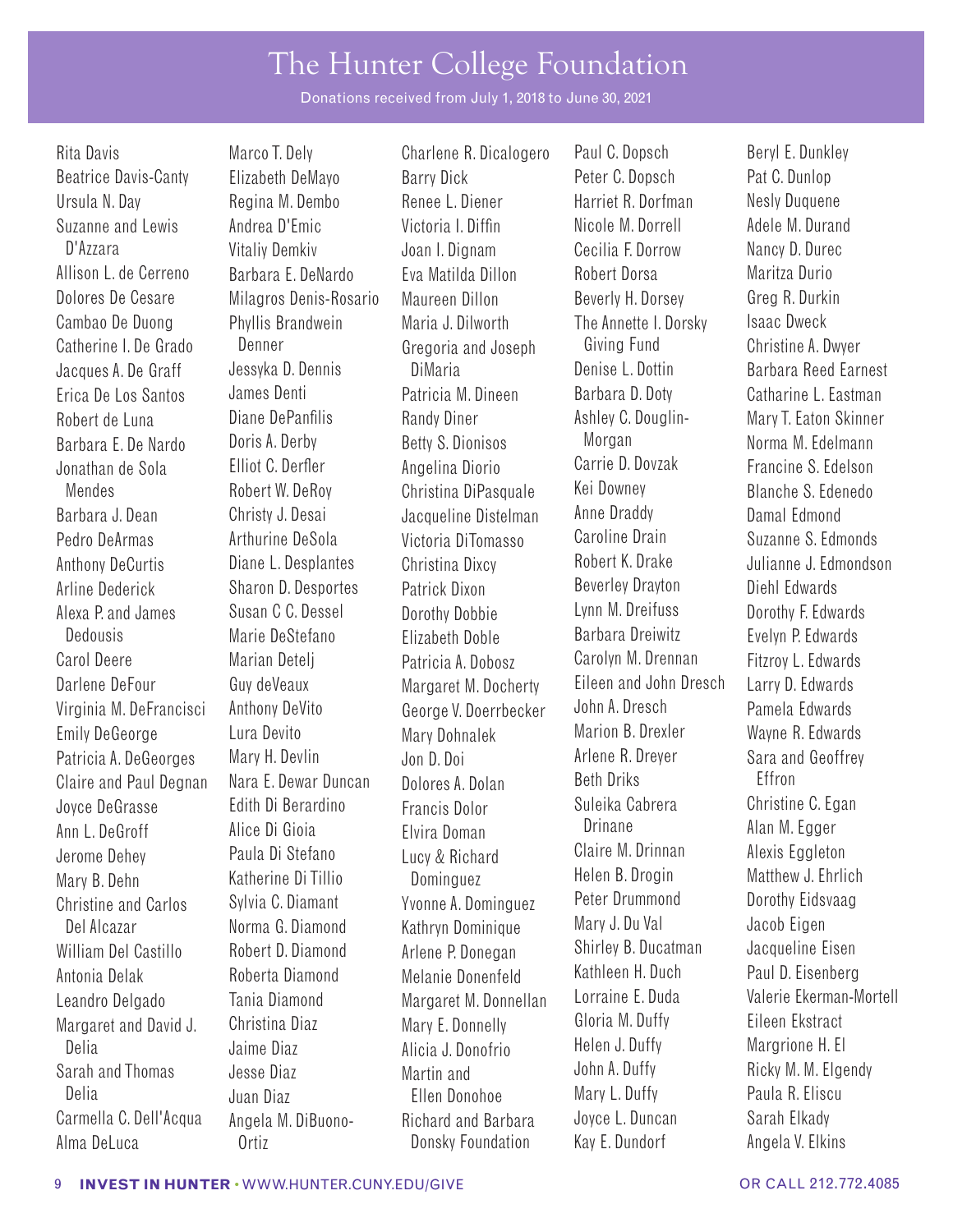Donations received from July 1, 2018 to June 30, 2021

Shelley E. Emmer Margaret M. Emmons Mestawet Endaylalu David Ender Dorothy B. Engel Loraine Engel Ronni Engelmyer Stacey Engels Maurice A. Engler Lenore S. Enzel Phyllis Epstein Rachelle J. Epstein Renee Epstein Rose Epstein The Gerald and Evelyn Epstein Revocable Living Trust Katherina B. Ercolano Ken P. Erickson Marcia Erickson Martin N. Erlichman Elizabeth F. Ernst Sarah C. Erwich

 Marilyn & Erwin H. David Ellis Libby Esposito Yvonne Y. Fast Francine Ferrara Mildred Fishman Dorothy A. Ellis Gloria and Modi Essoka Judith M. Fauvell Beatrice A. Ferraro Shirley Fishman Grace W. Ellis **Brenda M. Etheart** Patrick M. Fay Carlos Ferrer Barbara Wells Linda Ellis **Janet N. Ettelman** Laura E. Fayer-Evans Catherine G. Ferrero Fitzgerald Trust Melvina Ellis Chad Euler Lucy A. Fazio Susan N. Ferriere Alayne A. Fitzpatrick Paxton Ellis Fund Edward C. Evans Shirley Fearon Andrew Fessak James M. Fitzpatrick Sabrina Ellis Comme V. Evans Delores M. Febres Carla J. Fey Rita M. Fitzpatrick Beverly P. Ellman Susan J. Evans Myra G. Fecher Stephanie E. Feyne Lorraine and William Michael Ellman Valerie D. Evans-Harrell Phyllis F. Feder Barbara B. Field Julie Ellner **Irma Evers** Justine M. Federici Sean Fielding Jon Fiume Christine E. Ellrodt Judy Exton Claire Federman Jennie Fieldman Joan M. Flanagan Latanya Elmore Thomas Exton Ellen M. Fee Cynthia Fields Patricia M. Flannery Lourdiny J. Exume Beatriz Ezquerra Ezzes Foundation F & J S. Fund, Inc. Andrew L. Faber Nancy R. Fadem Doris Faerber Evelyn Faherty Barry Falk Andrew Epstein Karen Falk Ellen M. Feinstein Lucille Fine Florence Floden Catherine M. Fallon Eleanor Fallon Norma Falto Phil R. Fama The Family Fund Sandra R. Farb Elaine R. Farber Mary Jean D. Erario June Farber Linda Feldman Minnie Finkelstein Mariana Fodor Marianne Farenc-Troast Mark Farese Veronica A. Farje Mindy S. Farkas Rosemary L. Farmer Novalene A. Farmer Jodi Erwin Lovell Zelda Ferber Estelle A. Fishbein Bertha Fogle Joubert Escarmant Farrell Family **Anne-Mindy Fernandez-** Dora E. Fisher Barbara A. Follander Allen S. Eskow Foundation Sheinbaum Sheinbaum Susan S. Fisher Melene C. Follert

Robin A. Elliott **Carolyn R. Esposito** Lisa M. Fasano Stephen J. Fernbach Judith Fishlin Alice P. Feely Sean C. Feeney Lois Feigen Ellen G. Feiler Robert Feinberg Emily J. Feiner Miriam S. Feingersh Angelita Feinstein Barbara Abzug Feinstein Gustave and Sharon Feissel Myrna Feitell Carol L. Felder-Freund Danielle Feldman Jacqueline Rosen Feldman Sylvia Feldman Valerie Felix Arlene Feltenstein-Maletta Elizabeth A. Fenamore Theresa Fenster

Rose S. Fife Maurice C. Figueres Lisa A. Filipek Carol P. Filmanski Sandra Finder Clare Findlay Clodeth C. Findlay Claudia F. Fine Julia S. Fine Kenneth A. Fine Norma Fine Carol Fineberg Marianne Finger Ann Finholt Joyce M. Finizio The Fink Family Foundation Inc. Ninfa M. Fiocco Luba A. Firchuk Beverly Firme Rosalind Fischell Patricia M. Fischer Daniel G. Fish Robert B. Espier Mohi U. Faruque Nalayini A. Fernando Tony and Wendy Fisher Dolores Fontana

Marcia Flanzig Wideman Charles Flateman Derl Flatts Joan H. Flax Barbara and Paul Fleischer Alma Flesch William R. Fletcher Abbott Fleur Andre and Kimberly Floyd Ann Marie Flynn Brian Flynn Carol A. Flynn Trust Cormack and Patricia Flynn William Foehrenbach Anne M. Foerg Valerie M. Fofana Kenneth Fogarty Seth B. Fogelman Diane Fogg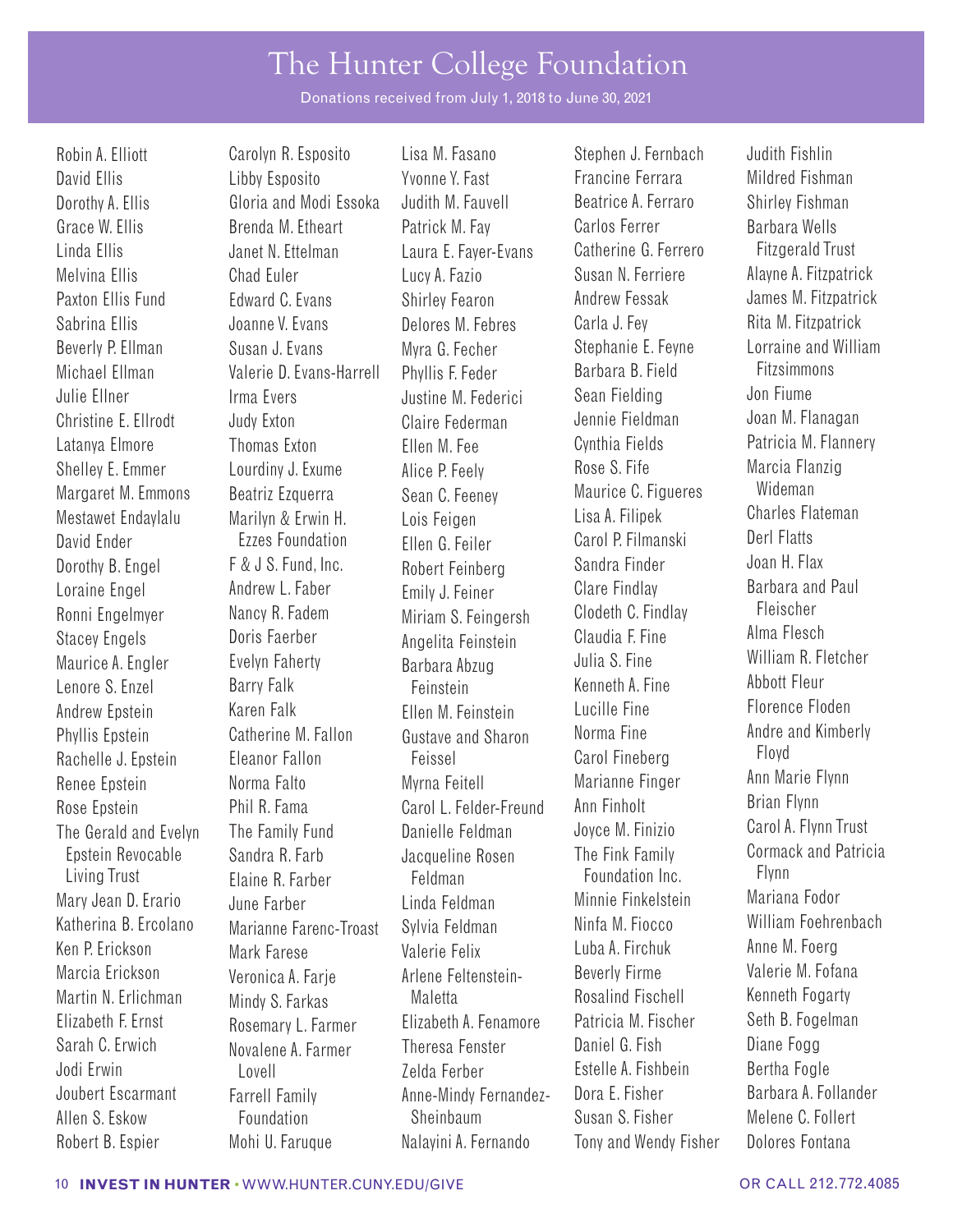Donations received from July 1, 2018 to June 30, 2021

Pricilla Forsyth Gabriella Forte-Glantz Marian B. Fosdal Alison Fox Marion Fox Linda S. Francis Marilyn R. Francis Carol M. Franken Sharraine M. Franklin Cynthia E. Frantz Arline and Alan Fraser M. Derene Frazier Michael Frazier

Catherine J. Daniel H. Forbush Freilich Family Trust Jon Fullerton Rita Gartner Leslie Giegerich Toni Forde Margaret C. Freiman Carol J. Furgatch Anne M. Garvey Eva Gilarde Mary Fordham **Donna Freireich** Levison Rosemary V. Garvey Alan A. Gillbert &<br>Daniel Forero Mictoria Fremont Gloria Furman Patricia A Garvin Marilyn D. Gilhe Daniel Forero Victoria Fremont Gloria Furman Patricia A. Garvin Marilyn D. Gilbert Evan S. Forman Olive I. Freud Laura Furman Frances L. Gary Living Trust Elaine Frey Goldy Fried Janet and Erich Fried Houda S. Foster Ronnee Fried Carolyn Fuss Judith Gauland Marvis L. Gill Nancy Foulk Catherine J. O'Lanso Gabbidon Lila Gault Marcia Gillespie Julia Fowler Friedenreich Rosalind J. Gabin Janette K. Gautier David Friedlander Eleanor Friedman Vilma E. France Eric Friedman Victoria C. Gagliano Iris C. Geik Harvey Gilmore Nicole Franchi Florence Friedman Bonnie Gail Shlomit Geisler Sylvia Gingold Lavonia Francis Helen Friedman Sydelle D. Gaines Lia Gelb Judith A. Ginzberg Joanne and Stephen Friedman Gloria J. Frank Josephine Friedman Galatioto Marcia S. Geller Susan A. Gitelson Suzanne C. Frank Linda Friedman M Salomé Galib Marion Geller Joel Gitlin Linda S. Friedman Michael D. Friedman Oskar Friedman Robert Friedman Sharon-Lee A. Fraser Ruddy-Ann Friedman Lara Gamble Geraldine M. Genovese Paul Givens Debra Y. Fraser-Howze Janet F. Friedman- Roslyn Gamiel Barbara Gentile Corwin Ruth Friendly Amy M. Fread Barbara Frimmer Diane E. Ganun Agnes M. George Constance Glasgow Lynda A. Frechette Paul H. Froehlich Ruomei Gao Margaret J. George Shawn Glasgow Lucille T. Freedberg Margaret Frole Ellen Garber Amelia D. Gepes Ellen Glass Muriel S. Freedman Spurling Mike Garcia Rosalind B. Geraigiry- Susan Glass Shirley Freedman Irene Fromer Omar Garcia Austin Australian Leslie A. Glassberg Alisha Freeman Jean S. Frost Telza Gardner Alan J. Gerstle Adrian Glasser Elaine Freeman Barbara A. Fruehwirth Renee W. Garfnkel Jack P. Gesino Doris Glasser Jarret Freeman Adela Fruhling Shafr Steven A. Garfnkel Betty Giallombardo Eleanor Glat Hurdley Freemantle Fuerst Fund Martha L. Gargle bardo Allan Frei Joan A. Fuhrman Jonah Garnick Ida M. Gianukakis Michael J. Gleason Allan Frei Halima C. Fuller Vincent Garramone Karen Giardina Ira Glener

Marjorie Forbes **Rosalind J. Freidus** David Fullerton Laura Garris Sharon D. Gibbs John D. Furnari Edmond C. Fursa Ronald Fusco Nancy V. Gabriel Daphney Gachette Galia Galansky Margaret and Salvatore Margaret M. Gallacher Alma Gallardo Dennis Gallitano Marie Galvao Eunice N. Gandt Mary S. Gang

Matthew Garza Joan C. Gasser Anneliese Gastrich Yvette A. Geary Robert J. Geier Gloria Ora G. Gelberg Anne D. Geller Sherry Gelles Rommel J. Genciana Evgenia Gennadiou Theresa A. Genova Mary T. Geoghegan-Conlon

Rachel M. Gilbert Claudia A. Gilchriest Kathleen Gildan Revocable Living Trust for Randilyn Gilliam Aleksandra Ginzburg Rosalia E. Gioia Faith Gitlow Georgetta H. Gittens Randolph Giudice Givenik II C Gloria Glantz Phyllis Glantz Marilyn B. Freedner Diane L. Fromhartz Josephine L. Gardner Frieda H. Gerowin Charlotte Glasser and Rebecca Freeman and Adolph and Shirley Albert A. Gargiulo Josephine Giallom- Lynne C. Glatter<br>Hurdley Freemantle Fuerst Fund Martha L. Gargle bardo Fstelle K. Glauberman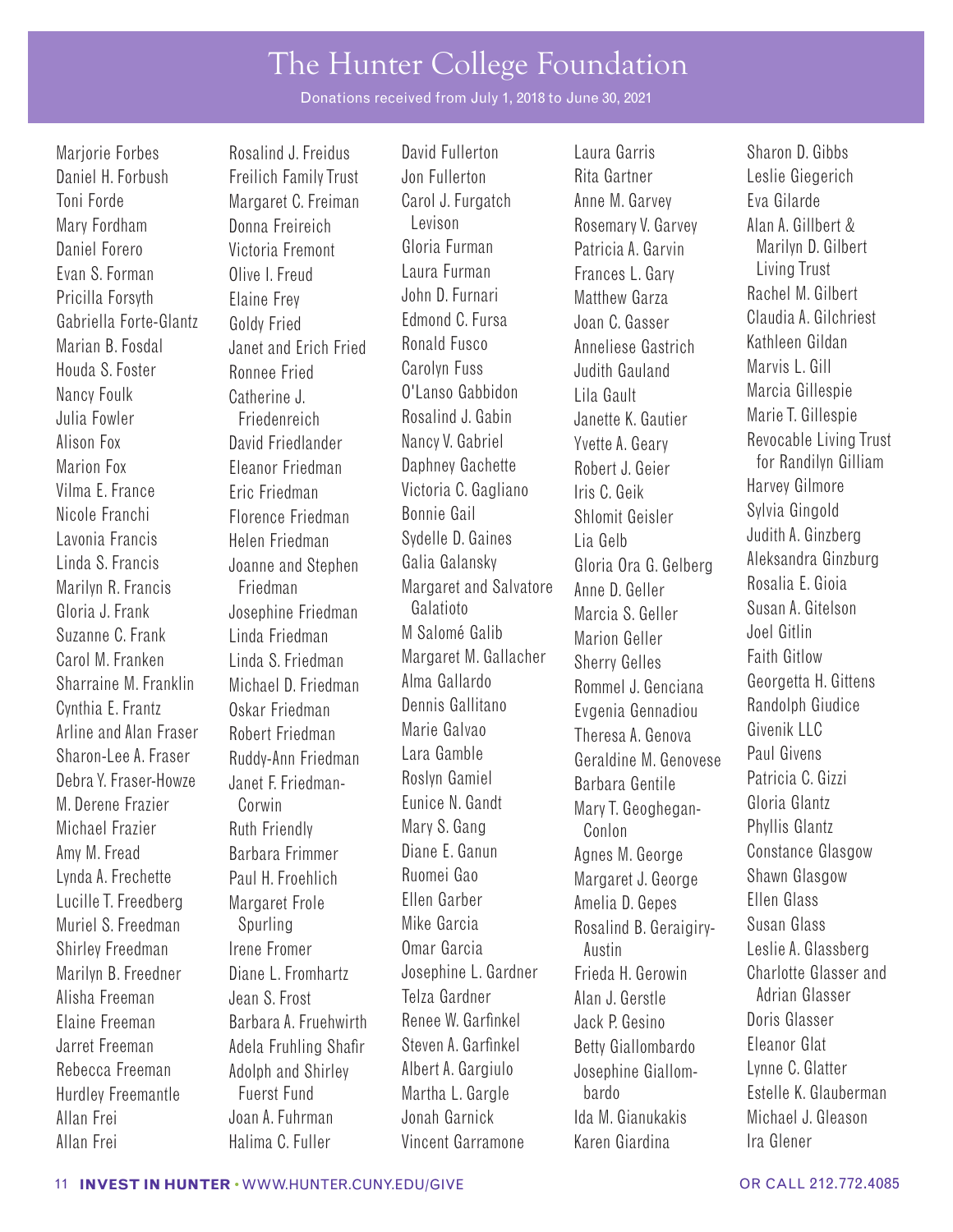Donations received from July 1, 2018 to June 30, 2021

Madelyn A. Glossman The Gloria and Arthur Linda C. Grady Mary T. Grena Gussin<br>Emma Glowacky Goldstein Charitable Richard A. Grady June E. Greve Gutfreund Emma Glowacky Goldstein Charitable Richard A. Grady June E. Greve<br>Margaret A. Gluszak Gift Account Herman Graf Margaret A. Gluszak Gift Account Herman Graf Betty Grey Steven Gutman Lulu B. Gmoser Ruth M. Goldston Antoinette Graham Jack J. Griffn Stephen Gutmann Aspasia Goasdoue Gerald Gollub Carol Graham Miriam G. Griffin Roger S. Guy<br>Linda and Don Godfrey, Francoise J. Gonzales Sean T. Granaban Thomas Griffin Romaine P. Guzi Linda and Don Godfrey- Francoise J. Gonzales Sean T. Granahan Thomas Griffn Romaine P. Guzi Bailey Marjorie E. Gonzales Nettie V. Grandison Virginia S. Griffn Charles Guzzetta Barry Goetz **Enrique Gonzalez** Ethel Grandy Caswell H. Griffith Christine L. Goetz Mindy A. Golatt Devra and Lawrence Maria V. Gonzalez-Lee Grant Clare R. Grisham Wendy Haber<br>Golbe Angel Gonzalvo – Rernadette Graves – Klaus Grobmann – Camille W. Haberle Catherine Gold Jeffrey S. Gold Marthe Gold Arlene D. Goldberg Marie A. Goldberg Sheilah Goodman Judith Grebin Grossman Thomas A. Hagerty Myrna L. Goldberg Sylvia Goodman Adam M. Green Charitable Fund Richard Haggblad Dorothy Goldblatt Ricardo L. Goodridge Carol J. Green Linda Grove Gerry Hahn<br>Kenneth Goldblatt Anno and Michael Flaine Green Jo Anne Growney Fdmund Haid Kenneth Goldblatt Anne and Michael Elaine Green Jo Anne Growney Edmund Haid Mary Goldblatt Goonan Ina B. Green Ilene R. Gruenfeld Lynn Goldfine **Arnold Gordon** Jannie M. Green Teri Gruenwald Ruth R. Hailperin Gerald R. Goldgraben Joyetta Gordon Kathleen Green Grumbacher Family Fund Todd Haimes Daniel C. Goldhagen Tracey A. Gordon Ross Green Michael W. Grutzeck Elaine Hajian Sheila B. Goldklang Eleanor B. Gordon- Wilhelmina S. Green Huijuan Gu Alyce Halchak Sue E. Goldman Sheldon Steven Greenbaum Elizabeth Guarino Kathleen D. Hale Anne F. Goldmann Rita Gordonson Elaine Greenberg Jessica Guarino Doreen E. Hall Gloria Goldsand Jean B. Gore Laurel S. Greenberg Katherine Guenther Eva D. Hall Rochelle Goldsmith Robin Goret **Esterphine A. Greene** Theresa Guerin Reilly Thomas J. Hall Ariel Goldstein **Eileen M. Gorey Goldstein** Judith S. Greene Joan M. Guest Theresa P. Halladay Barbara Goldstein and Rebecca Gorges and Robert M. Greene and Adele M. Gugliotta and Jamesetta Halley-Boyce Diane Goldstein Carol A. Goss Ellen Greenfeld Eleanor Guido Philip Halper Esther S. Goldstein Constance L. Goss Jared Greenfeld Rossana M. Guido Halpern Giving Account Goldstein Victor Gotay Greengrass Wendy R. Gumberg Joshua D. Halpert Jean and Joel Goldstein Robert C. Gotti **Ronald Greenhouse** Thelma G. Gumbs Arleen F. Halpin Jeanette M. Goldstein Susan and Marc Leanne Greenseid Jie Guo Philip Hamann Judith Goldstein Gottridge Julia Greenwald Heather Gupton Dawn F. Hamer Juliana Goldstein Joy M. Gould Robert Greer Patricia and Ned Elizabeth B. Hamilton

Reinaldo Gonzalez Xochitl Gonzalez Barbara J Good Estella Goodall Joanne Goodman Mikaela M. Goodman Marcia H. Goldstein Andrew Gounardes Paula Gregoriades Gurevich Mildred A. Hammer

Helena T. Grant Seena and Marvin Arthur A. Gray Jessica Gray Geraldine P. Grayson Roberta Graziano

Phylliss Glickman Sarah Goldstein Joan B. Grady Lenore Greiman Marlene and Carl Philip Griffith Irma L. Griffth-Steele Golbe Angel L. Gonzalvo Bernadette Graves Klaus Grohmann Camille W. Haberle Amanda and Ari Gropp Alice G. Gross Nancy J. Gross Sanford and Barbara

Charlotte and Eugene Haber Ann T. Haddad Patricia A. Haddock Mari S. Gold **Fredrica S. Goodman** Carolyn Graybow Bernard F. Gross Gertrude E. Haeussermann Janet A. Hafemann Carol T. Hafer Gloria and Arthur Dixie J. Goss Linda and Alan Tamara Guillou Marlene B. Halpern Orgel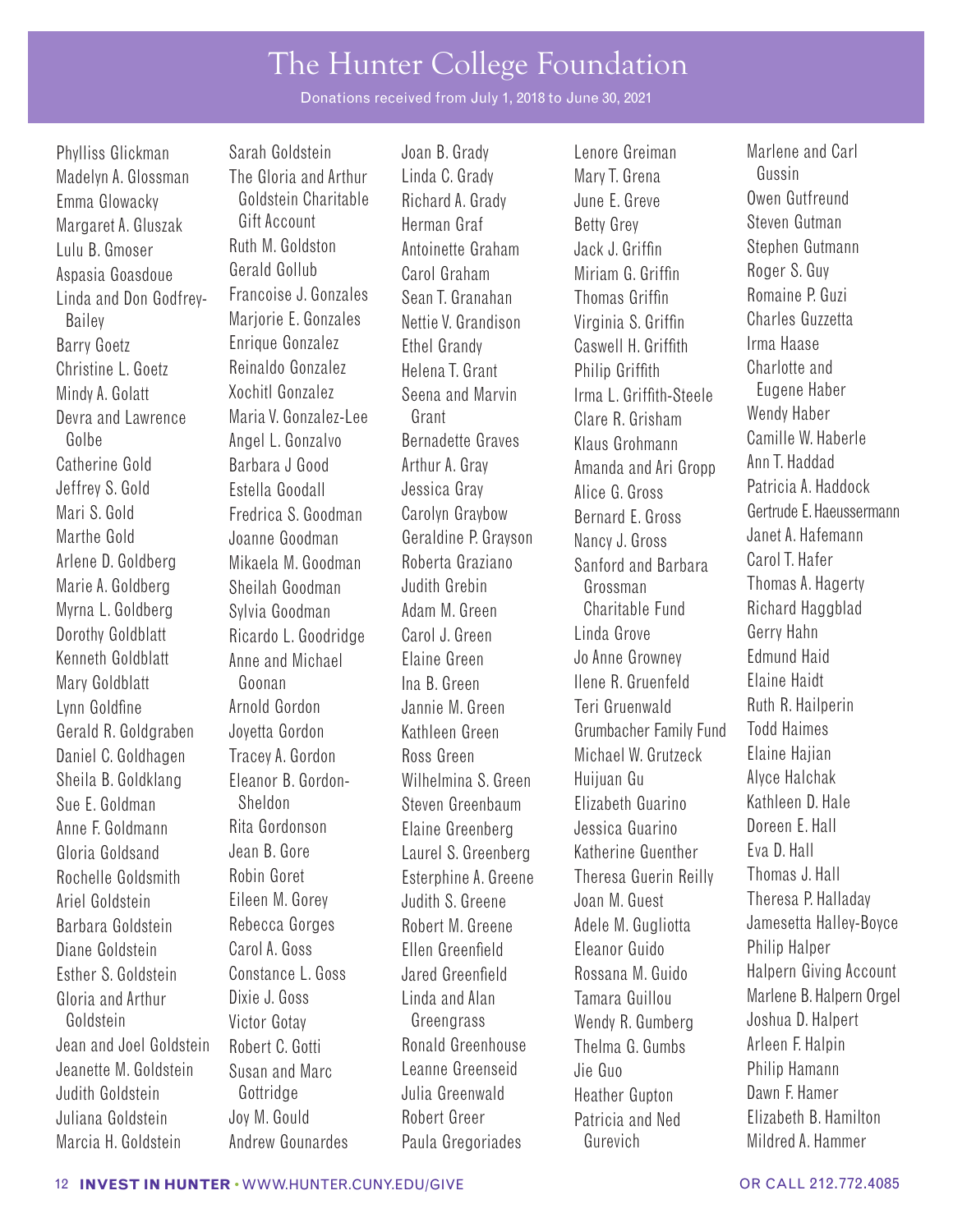Donations received from July 1, 2018 to June 30, 2021

Amy Harris Beverly A. Harris Constance F. Harris

Lenore B. Hanau **Dorcas I. Hayman** Iris Hernandez **Ruth B. Hirsch Peter F. Honchaurk** Ivan L. Hand Catherine A. Hearst Julia M. Hernandez Ruth Hirsch Amy Hopkins Judith Hand James B. Heaton Rosemary Hernandez Elie Hirschfeld Laura J. Hopkins Gladys Handelman and Audrey Heckler and Julio Luis Hernandez Julianne S. Hirsh Mary V. Horan Beryl E. Handy Marcene Hedayati Delgado Shirley Hirshorn Elayne R. Horn Sharon P. Handy Isaac Heger Phyllis Herschberg Carrie Hirtz Joan Hornig Norma S. Hannigan Lorraine Heidecker Marian Hershey Eileen Hoban Gary Horowitz Mary E. Hanrahan Harriet Heilweil Reba N. Herson Diane and Henry Hobbs Perry M. Horowitz Juliette Hansen and Janie and Michael Heim Elisa Hertz Fenry Hobbs Rena S. Horowitz Lee Hansen Michael Heim Maria Z. Hertz Margaret H. Hobler Ruth Horowitz Patricia Harada Marsha S. Heiman Nina S. Hertzberg Sheila Hochman Ann E. Horrigan Gary J. Harasink Helene N. Heimberg Cynthia A. Hertzler The Susan Kirp Eleanor C. Horwitz Edward Hardaway Steinik Lucille A. Herzegovitch Hochwald 1999 Jeanette Hosek John R. Hardy George Heimer Jane K. Herzig Revocable Trust Paul Houghtaling Harriet H. Harkavy Peggy H. Heinrich Hannah S. Hess Alexander Hodara Kathleen Hourihan Brian Harkin Ruth Heisler Marjorie G. Hess Howard J. Hoffman David A. Housel Carolyn A. Harley Ann B. Heller Ruth A. Hess Gabriele E. Hoffmann Evan E. Houtrides Lynne Harlow Cindy and Randy Heller Estate of Ina Heyman Nadine Katz Hoffmann Armando Howard Rosemary M. Harmon Jack Heller Sophie D. Heymann Hoffmann Family Fund Christine J. Howard Barbara J. Harper Janis G. Heller Steven Heymsfield Richard Hofstetter Dan Howe Loraine Heller Catherine M. Heller Lenihan David Harris Deena Hellman Robert E. Hickman Sheri C. Holderman Adonija Z. Hoyt Mary A. Harris Caroline R. Helmuth David Higgins Lois Holdorf Dolores A. Hromada Zola Harrison Janice E. Henderson Joyce E. Higgs Mandë Holford Nancy C. Hrusa Jeanne E. Harroo Susan and David Helen Hill Mary B. Holihan Sam Hsiao Thomas D. Hart **Henderson** Barbara A. Hillenbrand Hilda P. Hollombe Rita and Terrance Marsha Hartstein Karen Hennessy Kathleen Hillery Cawley Mona M. Hollowell Huang Veronica and Kenneth Frank W. Henrikson Jeffrey M. Himmel Adele W. Holman Wen Huang Harvey **Exelyn C. Henry Patricia A. Himmel** Mike and Judy Holmes Maria Hubbard Timothy B. Harwood Mary D. Henry Anne Himmelstein Family Trust William N. Hubbard<br>Julia M. Haskell Rupert F. Henry Linda C. Hinds Roberta F. Holmes Selina K. Huber Julia M. Haskell Rupert E. Henry Linda C. Hinds Roberta E. Holmes Selina K. Huber Mohammed K. Hassan Shendrine Henry Andie Hine Millicent D. Holness Gisele Huff Denise P. Hassman Eileen D. Herbermann Doreshia Hines Mary E. Holodak Erin Hughes Ellen Hathaway Myra Herce Howard Hines Caroline M. Holste Siocain I. Hughes Veronica Haubert Mary A. Herdman Kevin A. Hines Alison K. Holstein Kin Kwok Hui Stephen Hauge Judith Herman Martha A. Hines Edith Holzer Linnie C. Cheng Hui Karen M. Haughton Martin Herman Jennifer Hinojosa Bella L. Holzkenner Catherine Hulkower<br>Rernice and A Daniel Mel H. Herman Paula D. Hinton Fdith Holzwasser Jacqueline A

Mary M. Hammond Beverly S. Hayden Brian Hernandez Claus W. Hirsch Katherine J. Homburg Alvonia Heyward Anna M. Heywood Janet Hibbert

Jeanne and Russell Holcomb Iris A. Holder Bernice and A. Daniel Mel H. Herman Paula D. Hinton Edith Holzwasser Jacqueline A.<br>Hauser Marion M. Hermann Sheila A. Hinton Frances F. Hom Humanitzki Hauser Marion M. Hermann Sheila A. Hinton Frances E. Hom Humanitzki

Robert Howe D. Joy Howell Audrey Howle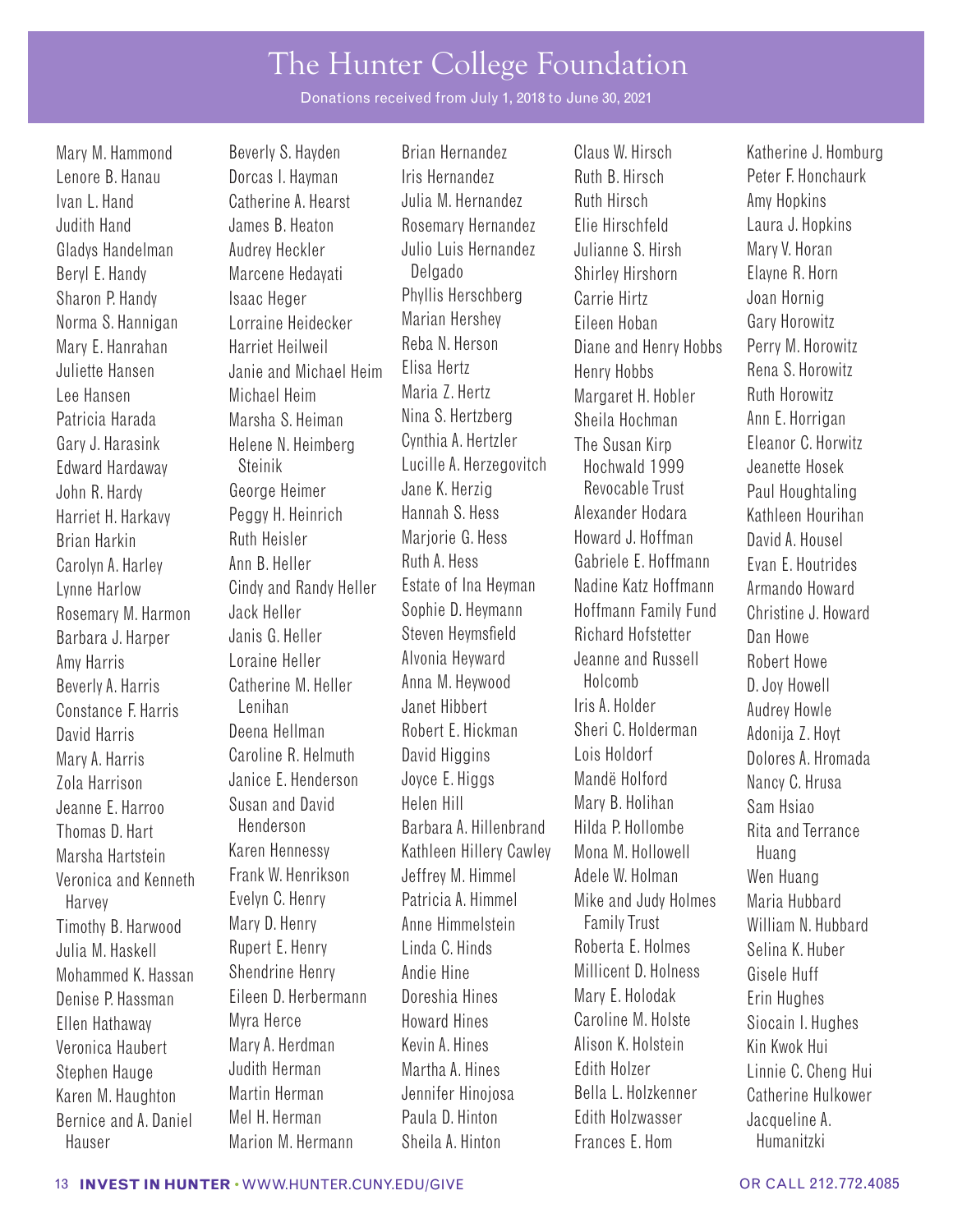Donations received from July 1, 2018 to June 30, 2021

Sonnie Humphrey Diana M. Jackson Yolanda C. Jenkins Henrietta B. Kahn Patricia Karpacz Nancy J. Hunt Janet L. Jackson Gardalee A. Jenkinson Jeffrey and Rona Kahn Gloria Karpas Elizabeth J. Hunter Ronda D. Jackson Gregory T. Jennings Phyllis Kahn Joan E. Karpinski Nancy Hurley Serenia M. Jackson Allyson M. Jex Kiyoko Kakutani Helen C. Karter Arlene M. Hurley- Freda Jacobs Nanqi Jiang Barbara Kalen Lewin Sheilah and Harvey Carol M. Hurwitz Barbara Jacobson Theodore Jochsberger Kalenscher Arlene L. Kase Elaine S. Hutchinson Paula Jaeger Bernice I. Johnson Maureen M. Kaley Carol Kassoy Michelle Hutchinson Theresa M. Jaeger Carl O. Johnson Benjamin Kalinkowitz Kassoy Innovative Regina Hutchinson Ruby W. Hutson-Ellenberg Steven Hyman Fllen S. Jaffe James J. Johnson Revocable Trust Suzanne C. Kaszynski Edward W. Hysyk Roslyn Jaffe Sandra L. Johnson-Maas Aija Kanbergs Joan E. Katai Joann L. Ianniello Shirley H. Jaffe Anne T. Johnston Carrie A. Kancilia Jordan Katon Elizabeth Iannizzi Suzanne Jaffe Camille C. Johnston Eileen H. Kane and Anna M. Iannotta Iervolino Giving Fund Linda A. Iervolino Genevieve Imperato Nina A. Ingargiola Aileen O. James Glendoria C. Jones Alberta Kanya Living Judith Katz Marquerite D. Intemann Helen Ioannidis Ellen Irizarry Diane L. Irving Ruth Irwin Judith & Gilbert Isaac Ruth Jarmul Fleur Joseph Elizabeth N. Kaplan Barry N. Kaufman Revocable Living Trust Judith Isaac Joseph A. Isahack Vanessa J. Isidro Carole Israel Nico Israel Suzanne A. Izzi M. Diana Jabis Marcda Jeanpierre Maria Junco Kaplan Joan E. Kavadlo-Cohen Maritess L. Jacela Roberta Jellinek- Margaret Jurow Marcia D. Kaplan-Mann Rita P. Kavanagh Anna Jackson Mansson Eva Kadar Susan Kaplowitz Laurel A. Kawash

Ari and Lena Jaffe Ellen Kate Jaffe Charitable Fund Pavitri B. Jagnandan Caren Jahre Sybil and Fredi Jakob Alice Jakubek Kacy A. James Ellen Jancourtz Margaret Jandrasits Seogjoo Jang Ariel Jankelowitz Suzanne Jary Maria T. Jasanya Esther R. Jasik Vivian Jay Ronald A. Jean Marie-Josy Jean-Baptiste

Mary T. Hume Debra D. Jackson Linda Jenkins Richard Kahan Geraldine Karnbach Cynthia Johnson Gerard Johnson Gertrude L. Johnson Karen F. Johnston Valerie E. Johnstone Barbara J. Jones Elizabeth M. Jones Olive M. Jones Raven A. Jones Rhea L. Jones Pamela M. Jones-Collymore Vanissa Joseph Joselyn Josephs Ivana Radivojevic Jovanovic Hope M. Juckel-Regan Irene and Jacob Judd John H. Juhl

Robert Huot Sarah Jackson Britta Jensen Susan Kahn Selma B. Karr Rosenblatt Randa R. Jacobs Ethel J. Jimenez Hannah and Alan Kasdan Marva Kalish Drewpattie Kallu Sheila B. Kamerman Richard Nugent Marianna M. Kane Sewon Kang Norman A. Kanter Barbara Ingram Daicia James Olive M. Jones Trust Karen Katz Alberta Kanya Eileen M. Kanzler Barbara Kapin Bernard Kaplan Betty Kaplan Joanne D. Isaac Martin Januario Carol J. Joseph David Kaplan John S. Katzenstein Helen L. Kaplan Henry A. Kaplan Judith W. Kaplan Madeline S. Kaplan Miriam Kaplan Rita K. Kaplan Rosalind and Arthur Darlene Jackson Coline Jenkins Salomon Kadoche Kelly A. Karavites Marilyn J. Kay

Science Solutions  $11C$ Ethel Kasten Katsoulis Annbeth Katz Dana Katz Estelle Katz Lottie Katz Louisa Katz Virginia B. Katz Yvette Katz Prudence A. Katze Helen C. Kaufman Lorraine R. Kaufman Marilyn Kaufman Phyllis Kaufman Sigrun G. Kaufman Susan M. Kaufman Barbara Kaufmann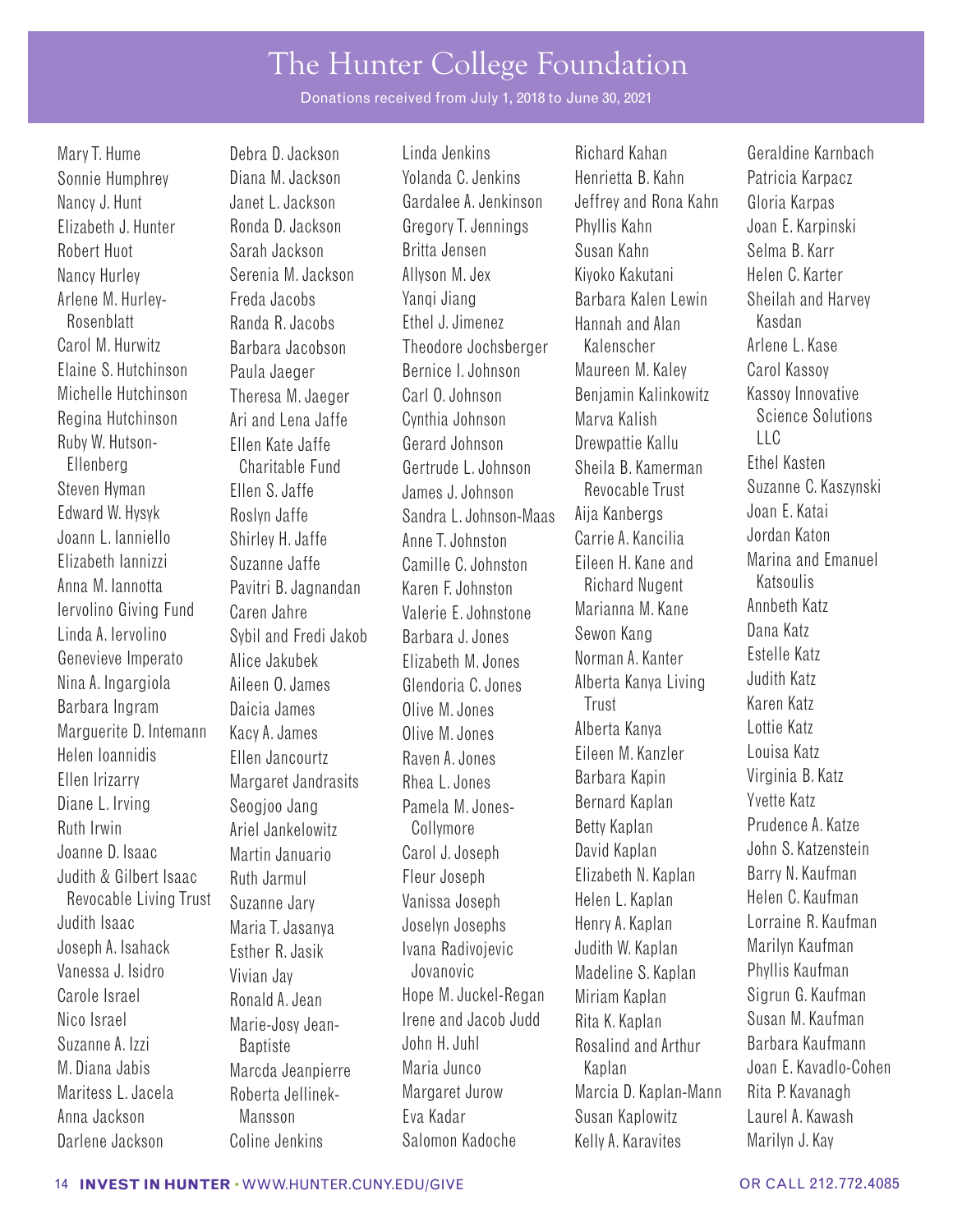Donations received from July 1, 2018 to June 30, 2021

Patricia Kearney Christina L. Kiefer Alison Klurfeld Nancy Kramer-Moyer Salvatore T. Lagreca Lavelle Joshua Kigel Pearlie M. Klutz Gary Krasilovsky Louise S. Laheurte Virginia Kee Flora M. Kim Marion C. Knott Susan Krause Ling Lai Kevin P. Keenan Mida Kim Nadezhda Kobko- Liat Krawczyk Dorothy Laird Jenifer D. Kelderman Melissa Kimiadi Litskevitch Noa Krawczyk Barbara Lalli Anne Kelemen Barbara King Jeffrey Kochman Antonia Krell Rose Laluna Malvin and Susan Keller Jane Keller-Herzig Dorothy W. Kelley Trust John Kelly Marybeth Kelly Sharon A. Kelly Veronica J. Kelly Lillian Kirkman Michael Kolodziejkski Miriam Kronenberg Gertrude Landau Helen Kelly-Maher Esq Jo Kirsch Marlise C. Konort Patricia Kross Norma R. Landau<br>Peter Kelpin Rhoda Kirschenbaum Ronald H. Konowitz Margaret I. Krow Orly Landau Peter Kelpin Rhoda Kirschenbaum Ronald H. Konowitz Margaret L. Krow Orly Landau Nancy L. Kelton Sylvia and Rob Sieglinde Konrad- Ana Krulish Terje and Mary Lande Gertrude Kempner Rina Kirshner Pamela N. Koob Josephine M. Krygowski Morris Arlene P. Kendall Iris and Bernard Kislin Harold Koplewicz Joan Kukkonen Barbara H. Landreth Anita C. Kennedy Barbara T. Kissane Carolyn Kopp Stephanie P. Kula Ellen H. Lane Christopher J. Kennedy Stephen Kitsakos Lenore C. Kops Harold Kulman Alfred Lanfranchi Janet C. Kennedy Sean M. Kivlehan Jean S. Koran Coleman Kushner Hilda Lang Maureen Kennedy Marion Klar Marion Korchak William Y. Kwan Susan B. Lang Nadine M. Kennedy Joanne Klaristenfeld Sherry Kosberg Gregory Kwolek Jean and Francis Lange Kaitland Kennelly Philip Klass Geraldine Kosta Jin Kyung Kwon-Ruffins Anne G. Lange-David Marie E. Kenney Stephen Klausner Casimira S. Kostecki Roberta and Judy Langer Edith W. Kent Philip Klay Ludwika A. Kosten Donald Kyle Michael Langis Janice C. Kenyon Josiah Klebaner Linda Kostrinsky Maria A. La Cava Irene G. Langley Julie Kern Kathryn Klein David Kotelchuck Dennis G. Labeau Joyce S. Lapenn Harriet J. Kesselman Kelli A. Klein Ronda Kotelchuck Richard LaBella Barbara LaPlaca Hardy Margaret F. Kesser Miriam L. Klein Helen Kotsiumbas Maureen F. Labianca Adriana R. LaRaja Maxine S. Kesten Richard Klein Frank Y. Kou Michael Laccetti Richard Penn Lardner Sarita G. Keyser Alice Kleinberger Ruth C. Kowalsky Lotte B. Lachmann Anders Laren Emanuel Khaimov Richard I. Kleiner The Ruth Kowalsky Katherine Ladd Eleanor L. Larrier Jean R. Khatchadourian Dawn Kleinman Living Trust Daniel Ladizinsky Irene M. Larsen Saul I. Khutaina Susan A. Klett Fay Kozas Betsy M. Lafontant Jill D. Larson

Stephanie L. King Tyler King Anna King-Kelley Leslie R. Kinneberg Saundra M. Kinsey Thomas Kiraly Janice Kirkland

David Kaye **Nancy J. Kieburtz** Marcia Klugman Liza Kramer Loretta Lagana Helen Kocolatos-Demos Elsie J. Koenig Eleanor Koffler Yoko Koizumi Cynthia Kokis Ruth Kollar Ethel S. Kolodny

Margaret M. Kilduff Stephen A. Knight Miriam Krater Christopher Lai Barbara A. King Theorg E. Koch Ellyn Kreitman Jennifer Lallsingh Jane Kresch Naomi S. Kreutzer Jay Kriegel Dovian K. Krieger Lorraine R. Krimsky Gift Fund Sarah H. Krisch Francoise Kemp Kirschner Lubbers Carolee A. Kruse Elizabeth Landing Anita N. Kerkhof Frida Kleiman Anna M. Kostro Erika La Perch Richard Lansky Josephine Kibbee Melanie Kline Anita R. Kraft Christine Laforestrie Estelle A. Lashen

Anthony Lam Yee T. Lam Harley Deborah Lamb Theresa M. Lamb Joan S. Lambe Anne M. Lancellotti Michael A. Lanci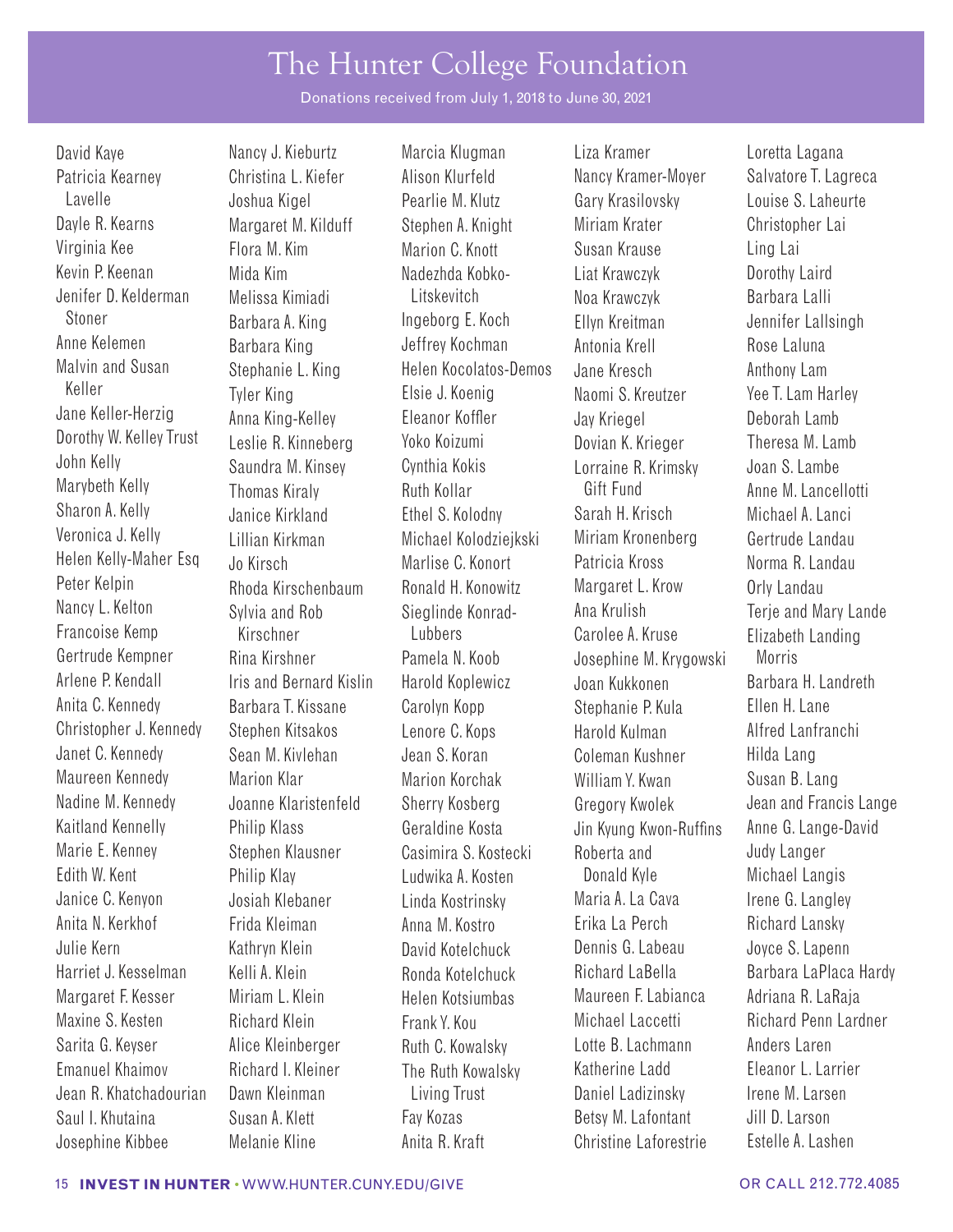Donations received from July 1, 2018 to June 30, 2021

Lawton Family Foundation Inc. Marianne Lawton Douglas Lazarov Muriel Lazere Cyrille Lazo Athanasia Lazos Marnia Lazreg Kathleen A. Le Vache Kate Lear Chester Lee Chris R. Lee

Yan Yan Leon Jean A. Leonard Regina Leonard Ann R. Leone Lia Leong Mary L. Leprohon Dolores Lerman Gertrude Lerner Gail Leshaw Mirtha Leslie Eileen Lesseraux Irma Y. Lewis Danielle G. LeStrange Julian Lethbridge

Matthew G. Lasner **Donald R. Leighton** Rosanne Levitt **Bobby Lichtenstein** Beatrice Liu Julia C. Levy Patricia L. Levy Phyllis Levy Reesa D. Levy Shelley Levy Stephanie Levy Susan N. Levy Sandra T. Levy-Dweck Kamting Lew Devon A. Lewis The Reginald F. Lewis Foundation, Inc.

Rosemary Lategano Margaret E. Leiser Andrea M. Levy Harry B. Lichtenstein Jack Liu Timothy Laun Martin P. Leitzes Bette Levy Karen Lichtig Dee Livingston Ruth Lavagnino Marie Lellis Brenda C. Levy Judith Lichtman Elkin Lynette Livingston Carol Laverty Radu Lelutiu Don Levy Evelyn Lieb Revocable Verna M. Livingston Sau Ying Law Suzanne Lengyel Doris J. Levy Trust Trust Jim Llana Patricia and Harold Chauncy Lennon Esther S. Levy Evelyn J. Lieb Sergio M. Llorian Laware Donald F. Lennon Evelyn S. Levy Florence H. Liebergall Nancy J. Lloyd Joseph A. Lieberman Melissa K. Lieberman Trudy Lieberman Jeff S. Liebmann Maryann Lienhard Mildred Liff Fredericka C. Liggins Antonios Likourezos Joan P. Limoges Guanhung Lin Fay Leavy Helen L. Lesnik Donna M. Lewis Josette C. Lin Caitlin Logan Jason Linder Rita Linder Constance E. Lee Vivienne Levenson David A. Allan and Mary E. Lindgren Felice T. Londa Diana Lee Miriam A. Levenstein Andrea Lewis Allan Maureen Linehan Adriana Londono Diana Lee **Bernice Levetown** Christina Lewis-Halpern Wayne A. Linker Ayesha Long Ding Y. Lee **Karl R. Levett** Jeanne F. Lewisohn Linda Linton Teresa Long Esther Y. Lee **Arthur Levine** Daniel Li **Evgenya Lipchin** Sylvia Loonstein Hannah Lee Carol Levine Henry Li Vicki Lipoff Maria T. Lopez Marguerite Lee **David B B. Levine** Jia Lei Li **Rosalind Lippel** Peter Lopez Michael Lee Douglas Levine Joan Li Kenneth L. Lipper Kenneth A. Loren Paula L. Lee **Edith M. Levine** Xun Lian Marcia L. Lipsenthal Catherine Loudis Irma M. Leeds **Janet Levine** Sophia Liang Carol S. Lipsky Victoria Loudis Marvin Leffler **Josie A. Levine** ZhiLing Liang Leonard E. Lipson Danny Louie Janet Lefkowitz Marion H. Levine Eileen M. Liatsis Linda Lipson Nancy Louie Sal Leggio Mark S. Levine Petrina C. Libby Rosalind Lipson Elizabeth Low Naomi Lehman Rosemary Levine Carlota G. Liberatore Victoria D. Liska Ellen G. Lowe Ernest J. Lehmann Susan J. Levine Paula Librett Lynn Liss Judith N. Lowell Kenneth E. Lehrer Ted Levine **Edris A. Liburd** Mildred Litke Linda F. Lowenstein Marvin E. Lehrman Andrew Levinson Margaret De Luca Melvyn S. Littner Hazel J. Lozier Pearl B. Leichman Marilyn P. Levinson Licandro Jane S. Littwitz Michael Lubin

Mary S. Lawrence vicki lens Jan Levy Bea Lieberman Juanita P. Lloyd-Stanton Katherine S. Lobach Adele Lobel Beth Lobel A. Peter Lobo Lori Locastro Andrea M. Lockley Ruth Loewenstein Linda Loffredo Catherine J. Loftus Regina M. Loftus Marta E. Lebreton Timothy J. Lesser Hannah Lewis Rosaria and Albert Lind Logic Convergence Inc. Dorothy R. Lomangino Lynne-Anne Lombardi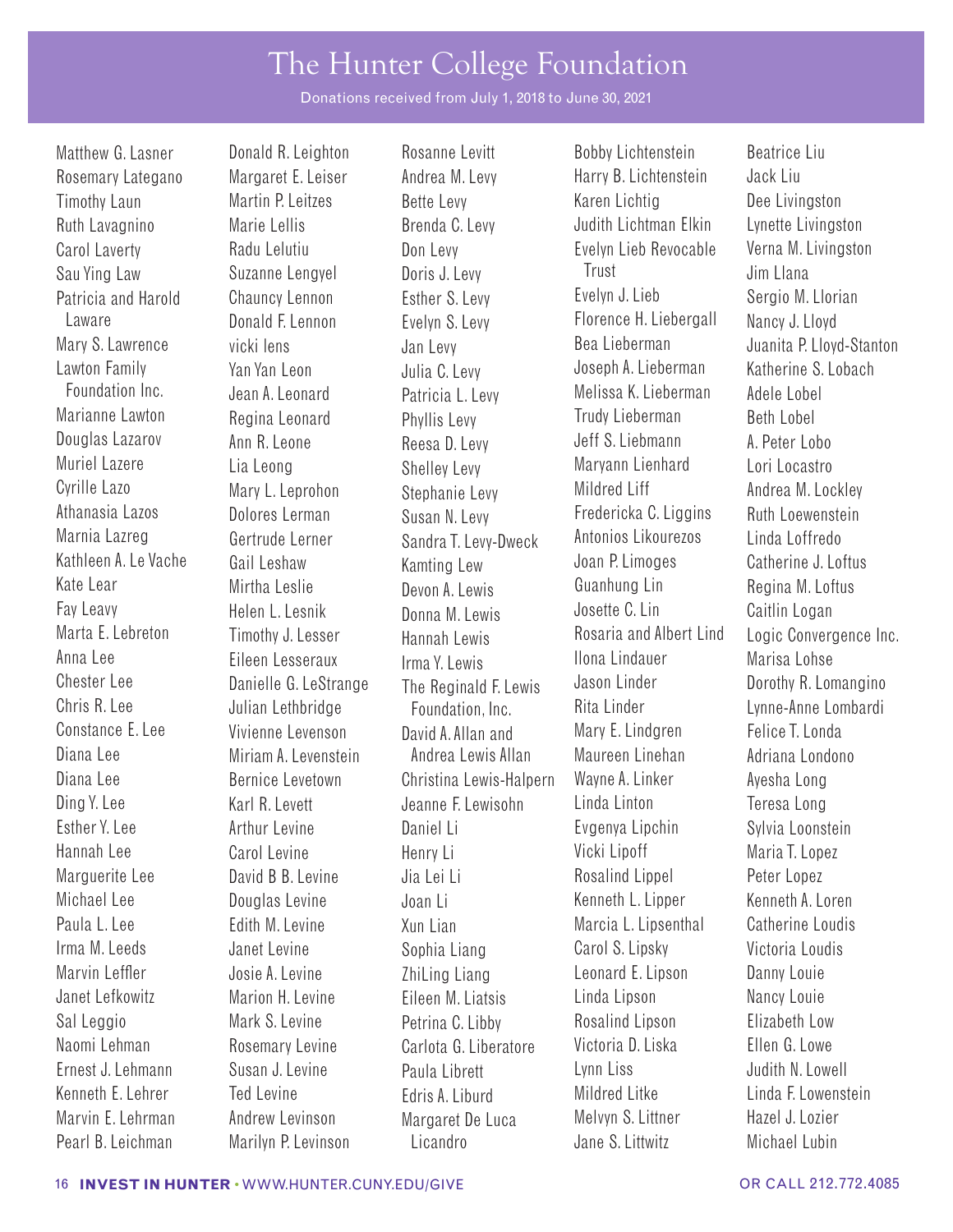Donations received from July 1, 2018 to June 30, 2021

Lorraine M. Lyew Kong Loraine H. Lyles Brian Lym Gwyneth J. Lymberis Revocable Trust Ann Marie Lynch Nona S. Lynch Catherine Lyons Fiona Lyons-Abadzic Georgette Marie Lyons Mary and Norman Lyshkow Deborah S. Macaluso Hilda I. Macejka Claire T. Machlin

Barbara M. Lucey Meg Magida Eleanor Manfredi Kenyetta Marr Jo M. Mattern Joan E. Luck Laura Maglione RoseMarie J. Mangino Samuel Marrero Matterport June B. Ludemann James and Mary Ann Louis A. Mangone Candice Marshall Carmen B. Matthew Joan M. Lufrano Magnano Marjorie E. Manhardt Leonora G. Marshall Alfredo Matthews Vivian M. Lugo Maureen Maguire Veronica B. Manlow Marlene Marshall Alfredo Matthews Effie Lui Shahana Mahajan Amy L. Mann Kathleen A. Martel Laura A. Mauer Ruth Lukashok Virginia L. Maher Anthony Mannara Anne L. Martin Tana Maurer Sarah Luke Bridget Mahoney Emily L. Manno Patrick J. Martin Meira Max Man Wai Alice Lun Elizabeth A. Mahoney Robert Mantel Sonja Martin Solomon & Meira Gloria O. Lundberg Patricia and Thomas Judith A. Mantle Sylvia Martin Max Fund Jin Q. Luo Mahoney Theresa Manuel Abigail Martinez Bertha L. May Ruben D. Luque Kurt S. Maier Diane E. Manus Francisco Martinez Lisa May Vilma L. Luther Kathleen Maignan Patricia A. Marcellino Gladys M. Martinez Margaret H. May Caden and Lewis Mainzer Johanna E. Maiorano Vivian Majors Esther & Jordan Gwyneth J. Lymberis Makower Phyllis Marcus Andrew Marvel Govern Loretta Maksudian Brandstadter Gabriel Malakov Joan Malanga Arlene Malave-Vazquez Nancy J. Malay Edna J. Malcolm June Maleh Joseph Malench Marian and Carlos Linda Z. Malkin JoAnn Mariano Joan C. Masters Stephanie McClure Macias Michael Mallazzo Anna Marino Rochelle Masters Anne McCorry V.E. Mack Claudine Malone John P. Marino Dorthea Masterson Charles F. McCown<br>Fllen and Lester Rubie M. Malone Henry 7 Mariscal Virginia Masterson Frnestine D. McCov Ellen and Lester Rubie M. Malone Henry Z. Mariscal Virginia Masterson Ernestine D. McCoy Macklin Beatrice A. Maloney Alita M. Maristany Walter J. Masterson Gaillena A. McCoy Norma J. MacLean Bernadette H. Maloney Ira S. Mark Rosemarie A. Masucci Timothy McCreight Laura B. MacNeil Thomas J. Maloney Steven Mark Barbara S. Masur Robert D. McCrie Joan E. Madden Adrianne M. Maltese Susan Mark Matthew Matasar Alice A. McCullock Patricia D. Manchester Mary M. Markarian Paula A. Matheson Marie B. McCullough Audrey L. Madison Renee Mancini Karen F. Markoe Richard and James Frances McCusker Gail Magaliff **Roseann C. Mancuso** Francine Markowitz Mathews Kamau McDonald Alvin Magid **Marilyn Mandel** Jo-Ann Marks Hiroshi Matsui Mary L. McDonald

Vianney Lucero Matthew Magida Gloria Mandelbaum Charles Marr Helene Mattera Joan F. Marcogliese Andrew M. Marcus Barbara Marcus Isobel Marcus Pearl Marcus Iris Marden Janet Mardfn Sabina Margalit Lillian Margiotta Roseann Margiotta Vincent Margiotta Lillian W. Margolin Anthony C. Margulies Alicia C. Mari

Miriam Martinez Rafaela Martinez Joan Martini Roberta Martini Alma Martir Bonnie L. Marx Lenore Marx Anita L. Mascoli Shirley Maslow Alice Mason Barbara T. Mason Patricia K. Mason Robert E. Mason Mary Massa Audrey Magida Selma Mandel Robert T. Marquez Ronald Matten Patricia A. McDonald

Yvonne L. May Susan S. Mayer William C. Mayer Magaly Maza Catherine Bigley Mc Anita McAlvanah Linda M. McBride Kayla N. McCaffrey Philip McCaffrey Gail McCain Clare M. McCann Mary Ellen McCann Shelley McClain John McClung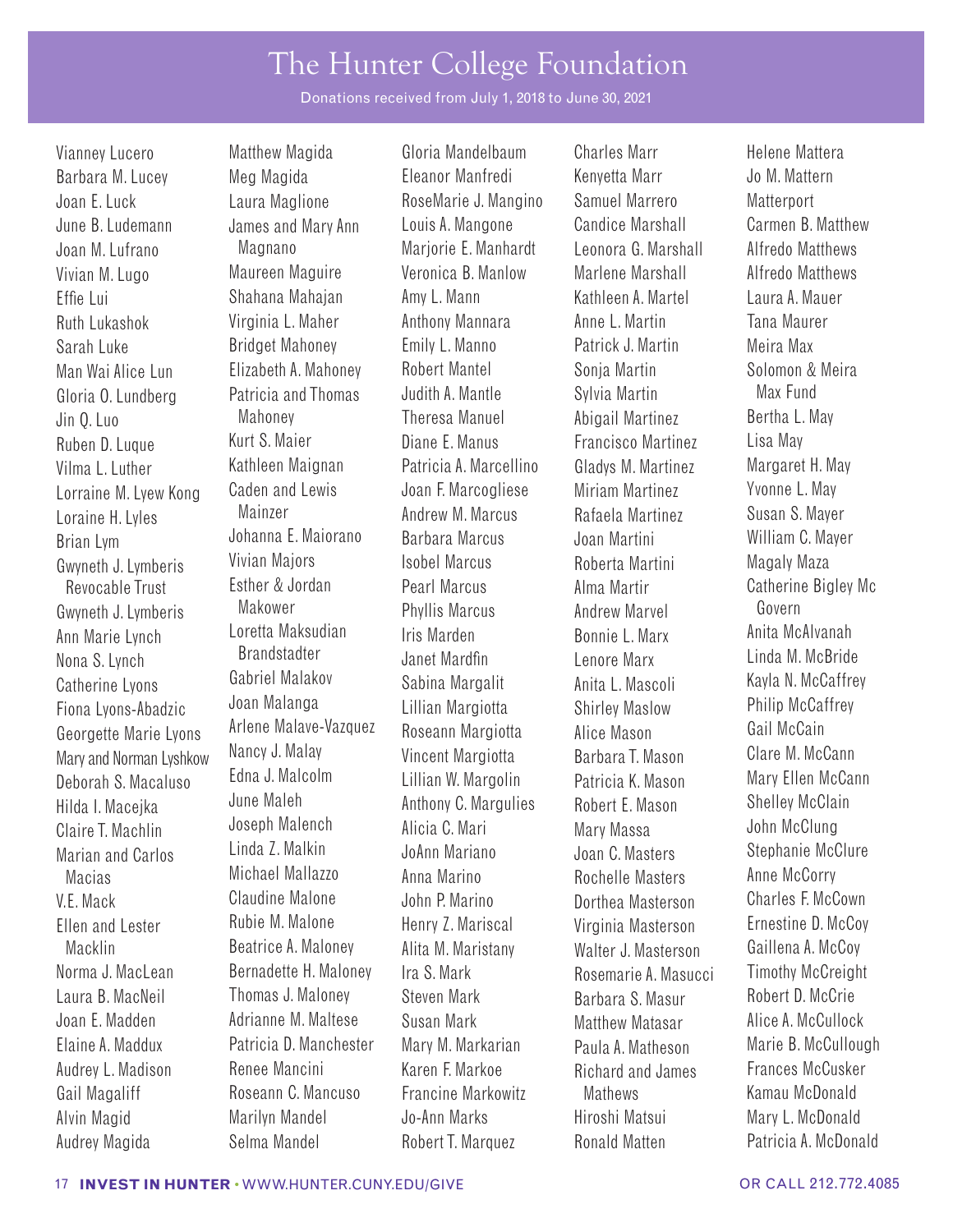Donations received from July 1, 2018 to June 30, 2021

Angeline P. McGraw Judith McGreevy Patricia J. McHugh Fannie M. McKeever John A. McKenna

Myra and Irving Memis Account Ruth F. Mendel Evelina Mendelevich Frances K. Mendez

Glen McDonnell **E. McSweeney** Robert Michel Bernice Minoia Sarah Y. Montgomery Ellen McDonough Dylan Meagher Phyllis Middleton Herman Minor Frances M. Monti Abby Wolman McElroy Sandra A. Mecarini Sherry R. Migdail Naomi S. Minter Stephen Montifiore Elisa McEnroe Geraldine Mechanic- Mary M. Migliorini Eileen N. Mintz Foong and Thomas Frances M. McEntee Grossman Patrick G. Mihich Frances E. Mintz Moon Rosina McFadden Jane F. Meehan Maria Mike-Mayer Harris J. Mintz David Mootoo<br>Gloria E. McFarland Josephine Meglino Anna L. Mikhaleya Thomas Mintz Julie R. Morales Gloria E. McFarland Josephine Meglino Anna I. Mikhaleva Thomas Mintz Julie R. Morales Robert C. McGarry Thomas and Mary Mehigan Mary Miksic Edith Mintzer Eleanor A. McGee Han P. Mei Douglas G. Milby Teresa B. Mira George B. Moran Geoffrey McGhee **Deb & Lew Meixler** Vivian and Norman Flizabeth Mirisola John P. Moran Carol McGill Fund Milefsky Mary Z. Miroff Marian Moran Donald F. McGill Carmen Melendez- Clement Miles Suzanne S. Mirra Max R. Moran Frances McGill Vasquez Pauline Miles Bonnie Mitchel Susan F. Morelli Mary McGinness Hector A. Melgar Maria A. Milgrom Alice L. Mitchell Rhode Morency Peter McGovern Madeline Melkonian Rita and Kenneth Millen Janet A. Mitchell Juan Moreno<br>Fileen P McGowan Michael J. Melone Amanda F. Miller Juan Juan J. J. Mitchell Patricia A. Mo Eileen P. McGowan Michael J. Melone Amanda F. Miller Linda J. J. Mitchell Patricia A. Morgan-Hart Joan M. McGowan Daniel P. Meltzer Annette Miller Max Mitchell Marina Morgenegg Judith E. McGowan Suzanne S. Meltzer Barbara E. Miller Patricia A. Mitchell Jill Morgenstein Deborah R. Miller Eleanor Miller Ann V. McGuire Mary and Maurice Frances Miller Clarence Modeste Casey Morris Basir Mchawi Menasche Gabe J. Miller Rhea Ummi Modeste Elizabeth M. Morris Gabriel Miller Greg Miller Helen Miller Vernon E. McKenzie Esther H. Menes John Miller Jacqueline E. Molinari Susan G. Morrison Brian F. McKeon Lynn S. Mennillo Marilyn K. Miller John T. Moller Thomas H. Morse Octavia W. McLaren Judith A. Menninger Meghan Miller Ezi M. Molley Linda Morton Patricia K. McLaughlin Frances V. Menoyo Naomi Miller Kenneth Monaghan Sally R. Morton Julia McLernon Carmen Mercado Ruther J. Miller Sachi G. Moncion Miriam I. Moses Patrick J. McMahon Anita Merims Sara E. Miller Anthony F. Mondello William Moskoff Madeline McManus Julia Merkt Sara Miller Trust Benjamin Moss M. Jean McMaster Marian J. Merlino Carol Miller Gillard Amy T. Monegro Barbara P. Mossman Roger McMillan Catherine Merolle Jacquetta Miller Whaley Linda and Hugo Wendy Most Mary C. McMorrow Charles H. Merrill Frana S. Mills Monformoso Sang Mota Jane E. McNerney Mary McKee Mertz Evalyn E. Milman Robert Montalvo Shirley L. Mow Colleen M. McNulty Rita Messing Bruce R. Miltenberg Angeline Montauban Edward P. Moy Maryellen Mcphelim Victoria Messler Patricia A. Mims Francine Montauk Carrie Moyer Alina McQuade **Helene Meyerowitz** Margot Mindich Joseph A. Monteforte Kol Mriza Gertrude A. McQuaid Dara Meyers-Kingsley Phyllis Mingione Robert Montesi Barbara G. Mroczkowski Shirley A. McQueen Gabor and Margaret Valerie Mingione Abigail Montgomery Donna M. Mrowka

Terry Mizrahi Edmund A. Moderacki Rogerson Margaret R. Moffatt Christina Molinari Ann Marie McShea Mezei Andrew Minnig Samuel Montgomery John M. Mucciolo

Iris F. Moro Joyce Morrill Mary C. Morris Sally A. Morris Miranda Morrison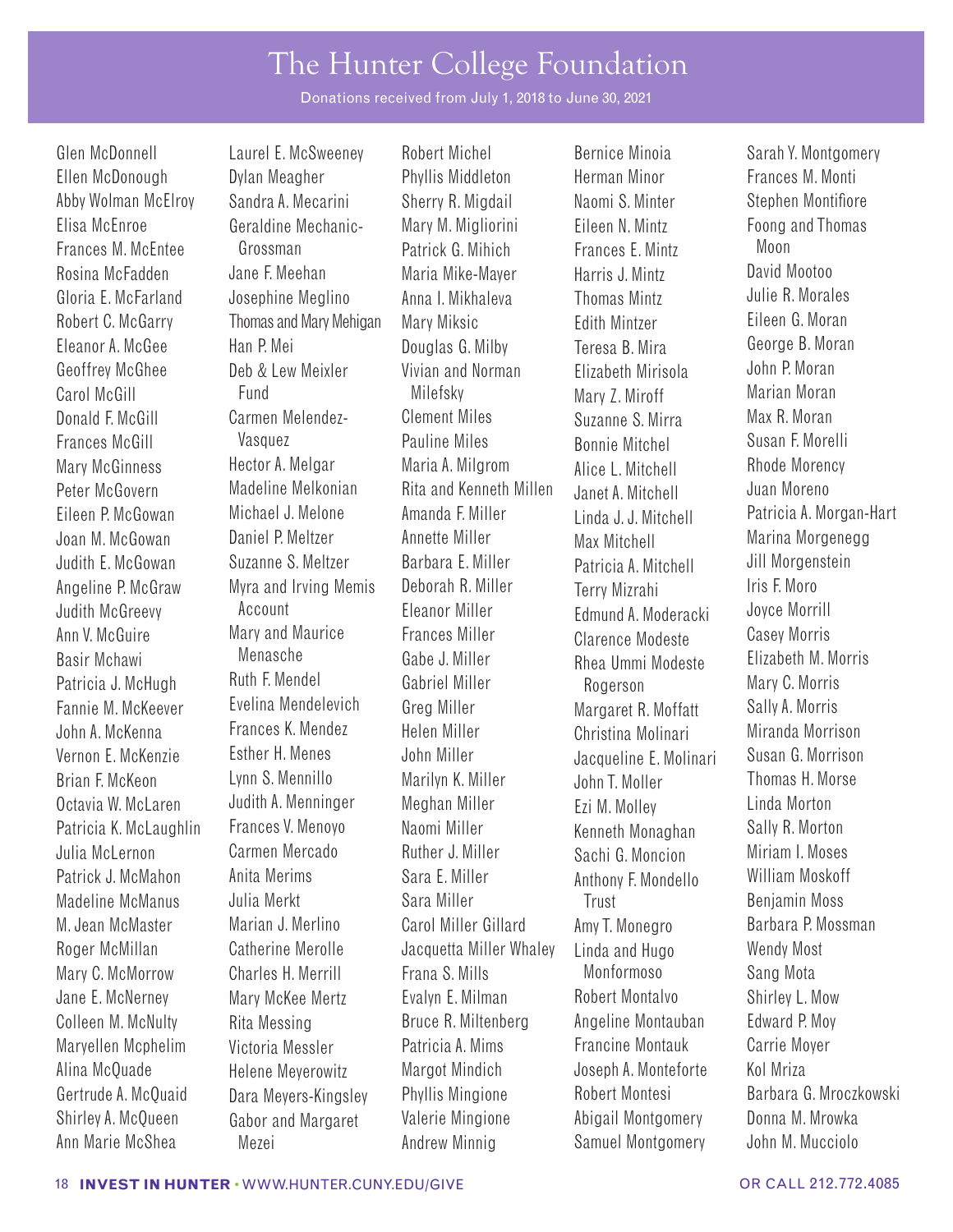Donations received from July 1, 2018 to June 30, 2021

Pansy D. Mullings Thomas J. Mullins Dawn M. Mulvey Cindylisa Muniz Elizabeth D. Munting  Margaret S. Nagengast Rosalie S. Nahas Prakirti Nangia Charles C. Nash

Yvonne Mui Gloria J. Myers Martin Newhouse Ashleigh E. O'Brien James Oneal Madeline A. Muir- Amy Nachman Aaron Newman Judy A. O'Brien Maralen T. O'Neil Loughrey Nancy R. Nachman Adele Vivien Friedman Margaret O'Brien Daniel E. O'Neill Anita A. Mule Changessa Nadal Newman Michael O'Brien Nora K. O'Neill Margaret O. Mulford Maria and Mark Nadel Marsha Newman Patricia G. O'Brien Marie O'Neill-Sheehan John Mulhall Mark W. Nadel Rae Newman Elaine Ocasio Janet G. Ono Kathleen D. Mullen Carol L. Nadell Van Linda Ng Elizabeth Occhipinti Chikaodili Onyejiukwa Marilyn I. Muller **Deusen** Deusen Marcus Ng Angela and Michael Ijeoma Onyejiukwa Adrienne Muller **Raguraman** Shein Nge O'Connor Steven Oppedal Camesas Nagalingam Delphine Nguyen David O'Connor Amy P. Oppenheim Nancy R. Nichols Diana C. Nicholson Ronald M. Nick John K. Mulvey Sheila J. Namm Rachelle Nicoll Vera L. Odoms Claudia Orenstein Mary L. Nicoson Bonnie and Eliot Nierman Emily and Thomas Malvina Nathanson Charitable Fund Oelberger Barbara M. Orski Murawski Esther S. Natter Eliot Nierman Joyce Ogunade Mary Orta Kathryn Murdock Florence Nau Marc Nierman Gloria T. Ogunsola Benjamin Ortiz Agnes and Thomas Joseph H. Navidi Judith A. Nikolai Virginia E. O'Halloran Marco Ortiz Murphy Marie Ndiaye Lawrence A. Niler Ellen O'Hara James D. Ortner Amelia A. Murphy Sylvia Neal **Iris Niwinsky** Elizabeth M. O'Hare Gerald Oscar Harrolyn A. Murphy Mirna M. Neda Joan Nobler Joan 2018 Janet O'Hare Donnie M. Oshiro-James S. Murphy Barbara Needle Lisa M. Nocera Antonia E. Ohle Bennett Jessica C. Murphy Regina S. Needleman Diana Noger Karen O'Kane Ann M. O'Sullivan Patricia A. Murphy Gina Negrin Elizabeth Nolan Helen O'Keefe Claire V. O'Sullivan Patricia A. Murphy Carmen V. Negron Janice Novack Joann O'Keefe Asuncion Otero Thomas and Agnes Sara J. Neidle Josephine November Kathleen O'Keefe Joseph Otero Murphy Audrey Z. Neller Carroll J. Nugent Phyllis F. O'Keefe Ofelia Otheguy Virginia Murphy Jean Nelson Linda A. Nugent Shana O'Keefe Bernard J. Ott Ann Marie Murray Louis Nelson Marjorie E. Nunes Barry R. Okin May Ott<br>Charlotte A. Murray Patrice J. Nelson Joann and Salayatore Mariory L. Okin Thomas Charlotte A. Murray Patrice J. Nelson Joann and Salavatore Marjory L. Okin Thomas J. Ott Nicole T. Murray Martha I. Nemeth Nunziata Nunziata Danielle R. Okoro Lee Allison Ounanian Stephanie Murray Kevin Nesbitt Cheryl A. Nurse Ines S. Olesen Bonnie J. Owen Lorna C. Murray-King Tammy D. Nesmith Natasha J. Nurse-Clark Evelyn Oliveras Essie D. Owens Kathleen C. Murret Mildred G. Ness Gwendolyn Nurse- Irma Olmedo John E. Oxendine Edward A. Musal Sue Nestler Wright Elayne Lowe O'Loughlin Denssie Ozirus Virginia Musco Susan H. Nettler Inge Nussbaum Trust Francisco A. Pacheco Gloria A. Musto Carrie Netzer Wadja Christine Nutter Thelma A. Olukuewu Maria Paciullo Marie E. Mutz Catherine P. Neumann Vivian Nwaogbe Olutayo A. Oluyemi Karla Padilla Marylyn G. Muzer Fred Neurohr Christopher O'Keefe Joan O'Malley Migdalia M. Padilla

Kenneth J. O'Connor Thomas G. O'Connor Betty G. Odabashian Mary T. O'Donnell Irene and Jack Elisabeth R. Myers Barbara R. Neuwirth Gary L. Oates The Omidyar Group Daniel S. Padovano

Joan B. Oppenheim Beverly S. Oppenheim-Patterson Frieda Orenstein Trust Krystina J. Oriscello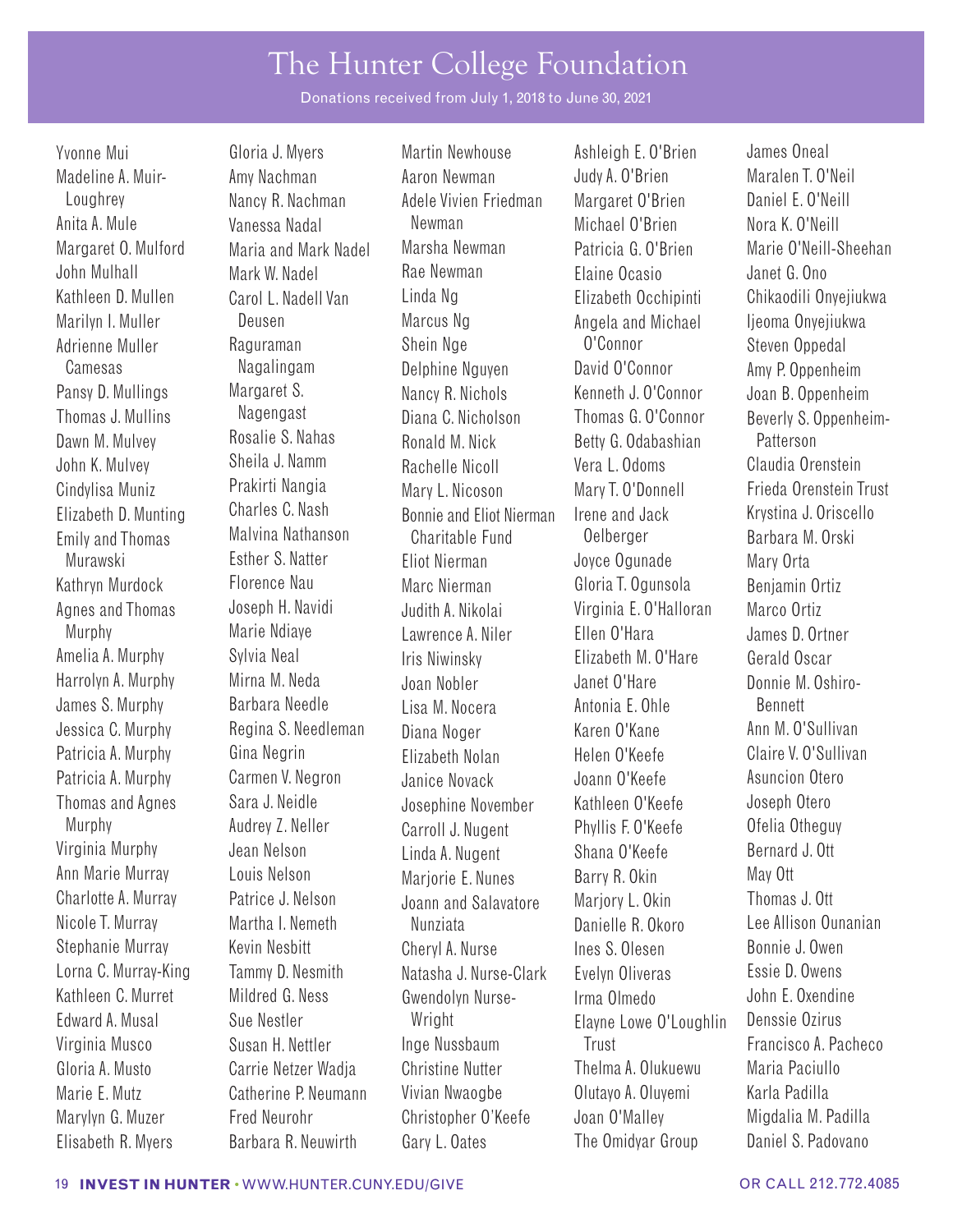Donations received from July 1, 2018 to June 30, 2021

Yael Palgon Mauricio Pazmino William H. Pfister Arthur Plutzer

Laura Page-Greifnger Marilyn A. Paul Marita Pettit Tracey Plaskett Alexander Poulakis

Patricia Pahk Philip H. Paul Latifa S. Pettus Nikolay Plaunov Alicia Pousada Christina Pak Stephanie Pavlakis Grant Pezeshki Roseni Plaza Lore Prag Frances I. Palatucci Jeimy Payamps Joan Pfeffer Byron S. Plummer Preil Fund<br>Vael Palgon Mauricio Pazmino William H. Pfister Arthur Plutzer Karah S. Preiss Norma A. Palladino Frances Pearlstein Elsbeth A. Pfuhlmann Ann Plyler Myra Jean Prelle Stephen Palley Helen O. Pedersen Barbara Phair Leo Podolsky Sandra V. Prendergast Nancy A. Palmadessa Gabriela Pedreros Alice D. Phalen Donna H. Pointer Joan T. Prenty Catherine E. Palmer Robert "Bob" Pekurny Joanne Philippe Barbara Poland Vera E. Pressman Catherine M. Palmer Isabelle J. Pelham Gloria S. Phillips Caryl Polatchek Marion Preston Marlene G. Pannell Doris Pellett Rheva Phillips Judith Polay James Prestwich Julianne Pannelli Nancy E. PelzPaget Susan P. Phillips Norma E. Polcek Marilyn Prevor Jeanne Pape Beverly A. Pena Trevor G. Phipps Judith Polish Gail Pridgen Alexandra V. Pappas Francisco X. Pena James E. Phoenix Lisa Polito Ruth Prigge Carol A. Paprocki Rose C. Pena Dlga L. Piantieri Eileen Pollack sabina K. primack Ann Parelius Darryl N. Penenberg Joseph Piazza Ellen H. Pollack Blossom R. Primer Stephen E. Paris Kristin Penner Walter Piazzi Harriet Pollack Shirley A. Prioleau Edmee T. Parisi Patti S. Penski John Piccarella Irving Pollack Dawn T. Priore Judith B. Park Celine Perea Annie Pichard Stephen Pollack Gerda H. Prokuda Park Fund Rita Pereira Eda and Raymond Elaine and Emil Pollak Melissa J. Protass Doris F. Parker Sonali Perera Pickholtz Jennie A. Pollock Mary Pruitt Lee S. Parker Carol Perez Carol Pierce Judith M. Pollock Josephine R. Puglia Edit Parkhomovsky Maria M. Perez David Pierce Kirstin M. Pollock Besnik Pula Lydia B. Parnes Sara Perez Marie J. Pierre Mondelus Sara Polonsky Robert Pullin Sanford Parnes Jose-Ramon Perez- Marsha Pierson James S. Polshek Elizabeth A. Pysher Elinor L. Parsons Lopez Julia A. Pignataro Maxine Pomerantz Ernest R. Pysher III Benjamin N. Paschkes Thelma Perkins Joan G. Pilchik Maria Ponciano Katherine Pysher Patricia E. Pasqual Shirley Perla Benjamin Piltch Cornelia Popa Aali Qayyum Joseph Pasquariello Eleanor Perlman Jean A. Pinckney Joan M. Pope Weigang Qiu Rose C. Pasquariello Mildred Perlman Susan M. Pinckney James A. Popper Jean Quartarolo Antoinette and Joseph Rose R. Perlmutter Ross Pinkerton Walter A. Porcher R. H. Quaytman Passarello Gerardo Perral Viceliz Pino Elizabeth Portnoy Diana J. Query Marian Passidomo Dolores Perri Ignacio A. Pintor Miriam K. Poser Stephen and Rita Ruth M. Patapis Charmaine Perry Annemarie Pischnotte Sylvia Posner Quevedo Ophelia and George Craig Heberton IV & Joan M. Piscitello Susan Post Deborah Quick Paterakis Marla S. Persky Trust Penelope and Xavier The Gerald & Susan Claire M. Quigley Roberta Pato Jurgen G. Peters Pi-Sunyer Post Revocable Trust Eric S. Quinones-Andrew J. Paton Erika Petersen Vernon S. Pitts Anita S. Potocki Mauras Mary M. Patterson Louise Petosa Donna L. Pizzi Lenore & Louis Potters Joseph J. Quinty Chrysanthea K. Paul Janie B. Petrizzo Evelyn Placek Foundation Felicia Quon

Mirvan F. Palacios Thalia C. Pavlatos Amy Pfau Maxine Plotkin Joseph J. and Dvorah L. Bruce W. Patterson Ruth B. Petkofsky Zaide E. Pixley Shondell L. Potozkin Noe Richard Quintanilla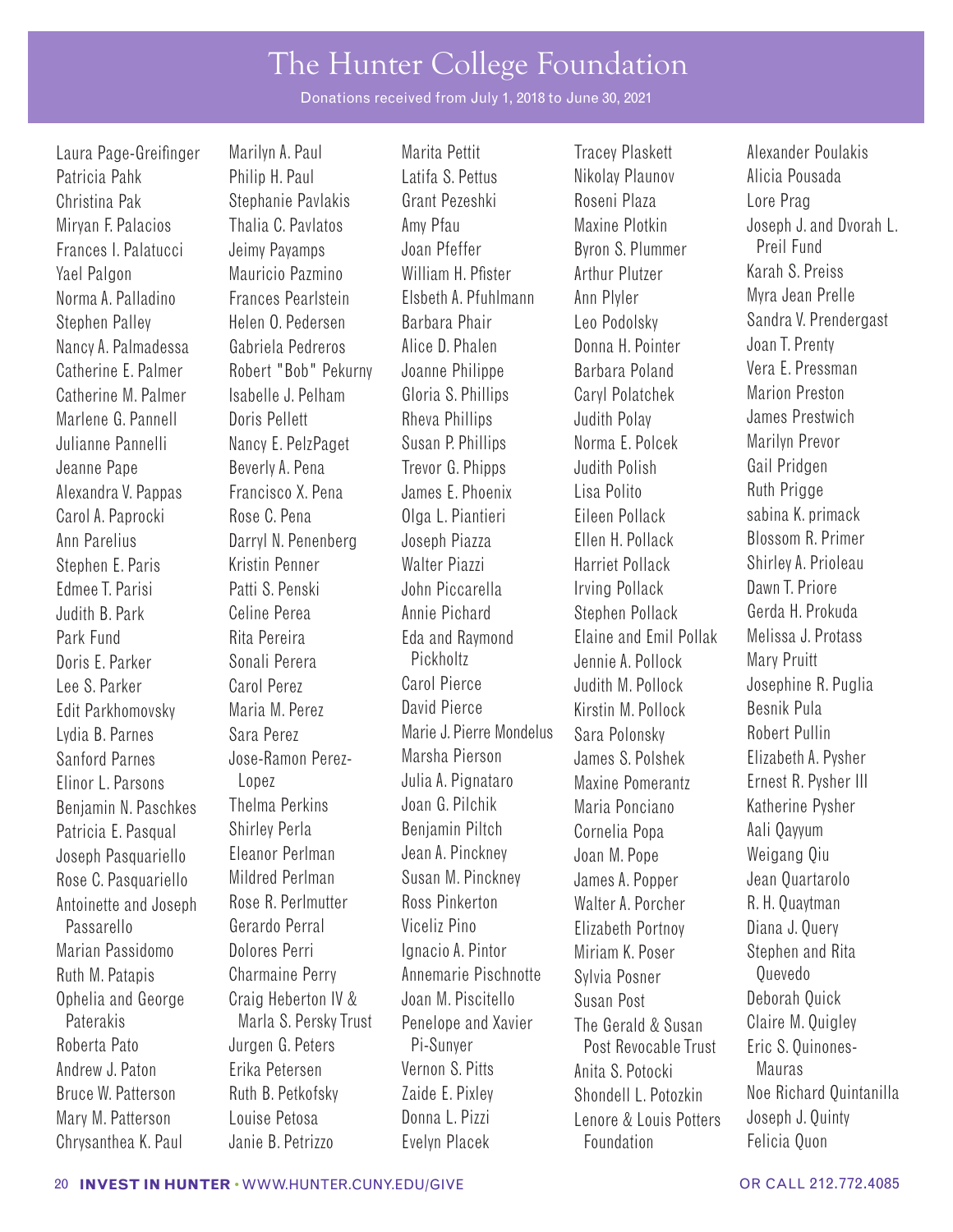Donations received from July 1, 2018 to June 30, 2021

Brandon Rahim Julie E. Rahrig Susan Raizer Gerry L. Raker Clare M. Rakshys Megha Ramaswamy Linda M. Ramirez Luz Ramirez Raymond Ramos Dorothy D. Ramsdell Harvey Rappaport Lenore Rasmussen Christa Rassmann Brian Rathbun Brenda H. Rawls Julia Raynor and

Barbara A. Raber Uma M. Reddy Ann and Warren Fund Fund Alexander J. Rosado Robert Raber Virginia C. Rederer Rhines Fund The Robinson Family Phyllis G. Rosalli Abdul Rad Latisha Reed Ann B. Rhines Fund Anne Rose Konstantin Radovich Margie Reed Helen R. Rib Beth Rocco Joy J. Rose Diane J. Radycki-Tillim Patricia Reed Christine Shirley Ricci Mordecai Rochlin Marion Rosedale Ellen R. Raftery Victoria Reese Adrian Rice Cynthia A. Rockland Barbara Rosen Rosalind Ragans Margaret C. Rehberger Althea Rich Ellen Rockmaker Eugenie Rosen Rosalyn Reich Irene Reichbach Stephen S. Reichstein Catherine F. Reid Ellen H. Reiner Estelle K. Reiner John P. Reiner Virginia J. Reiner Donavan L. Ramon Marion and Murray Anne E. Ritter Rafael Rodriguez Judith B. Rosenberger Reinhertz Harriet G. Reisin Robert Randall Clara M. Reiss Memorial Foundation Duane Roe Louise Rosenblum<br>Sheila J. Randall Robert F. Reiss The Carol Leeds Brett D. Roer Flaine E. Rosenblut Sheila J. Randall Robert F. Reiss The Carol Leeds Brett D. Roer Elaine F. Rosenbluth Juanita L. Randolph Rhoda Reiss Pitler Riven Revocable Sandra Roff Ellen S. Rosenfeld St G. Ranson Harvey J. Reiter Trust Nancy E. Rogacki Howard Rosenhoch John M. Rapanos Ruth Reiter Learsi -Zoe Rivera Cameron Rogers- Linda Rosenkranz Brad Rappaport Elaine Reitman Vivian Rivera Hawson Rita Rosenstein Howard and Frances Reitman Sean Raspet Milma and Alex Rekow Abby L. Roane Mary E. Rohon Mariorie P. Rosenthal Peter J. Remch Missie Rennie Rita Rathman Republic National Bank Eleanor A. Robbins Allen Sherry Roldan Pamela Ross Marlene Ratowe Rachel Resnick Belinda Roberts Ariana Roman Naomi Rossabi Ann Rauch Maria L. Restieri Gail Roberts Rosendo Roman Vito A. Rossini Judith A. Rauh Norma K. Reubel Patricia J. Roberts Maria F. Romano Emily A. Rossi-Snook Edward Raush Judith A. Reuben William B. Robertson Maureen Romano- Anne T. Rossmann Angela Reyes Debbie Reyes Kathleen Raynor boyce Reynolds Gayle Robinson Mary A. Romski Fund Marlene A. Raza Marsha F. Reynolds Iliana I. Robinson Richard Ronner Jacqueline V. Roth Maria P. Razza **Ota T. Reynolds** Judith B. Robinson Marcella S. Ronsen Barry Rothaus Kathleen M. Reardon Roger S. Reynolds Natalie S. Robinson Drew Roper Laura L. Rothenberg

Susan L. Raanan Pavani K. Reddy Ruth Rheiner The Robinson Family Marie J. Rosa Jane Richards Devya D. Richmond Diane Richter Rodney Richter Larry B. Riddick Monique Rinere Helen M. Ring Ida Rios Cynthia J. Rivelli Carol Sari Riven Javier D. Rivera-Diaz Rafael Rivera-Viruet Broder Robbins Charitable Fund Marion Robey Joe Robinowitz

Gloria A Roden Revocable Living Trust Anne Roderick Fernando Rodriguez Irma E. Rodriguez Justino Rodriguez Nora Rodriguez Pablo Rodriguez Rosinda Y. Rodriguez Eve Rodsky Sarah F. Rohan Alyssa B. Roher Eliz Roi Kathleen L. Roin Esposito Mehra Romezi Kathryn Rechtweg-Lewis Brenda R. Rezak Rita T. Robinson Grace M. Rosa Susan B. Rothenberg

Jane Rosen Joan Rosen Mary Rosen Terri Rosen Deutsch Gary Rosenberg Jessica Rosenberg Robert C. Rosenberg Stanley Rosenberg Mark Rosenblatt Rhoda L. Rosenblatt Lesley F. and Ted Rosenthal Dorothy Rosenwasser Elizabeth L. Ross Barbara and Joseph Rotenberg Charitable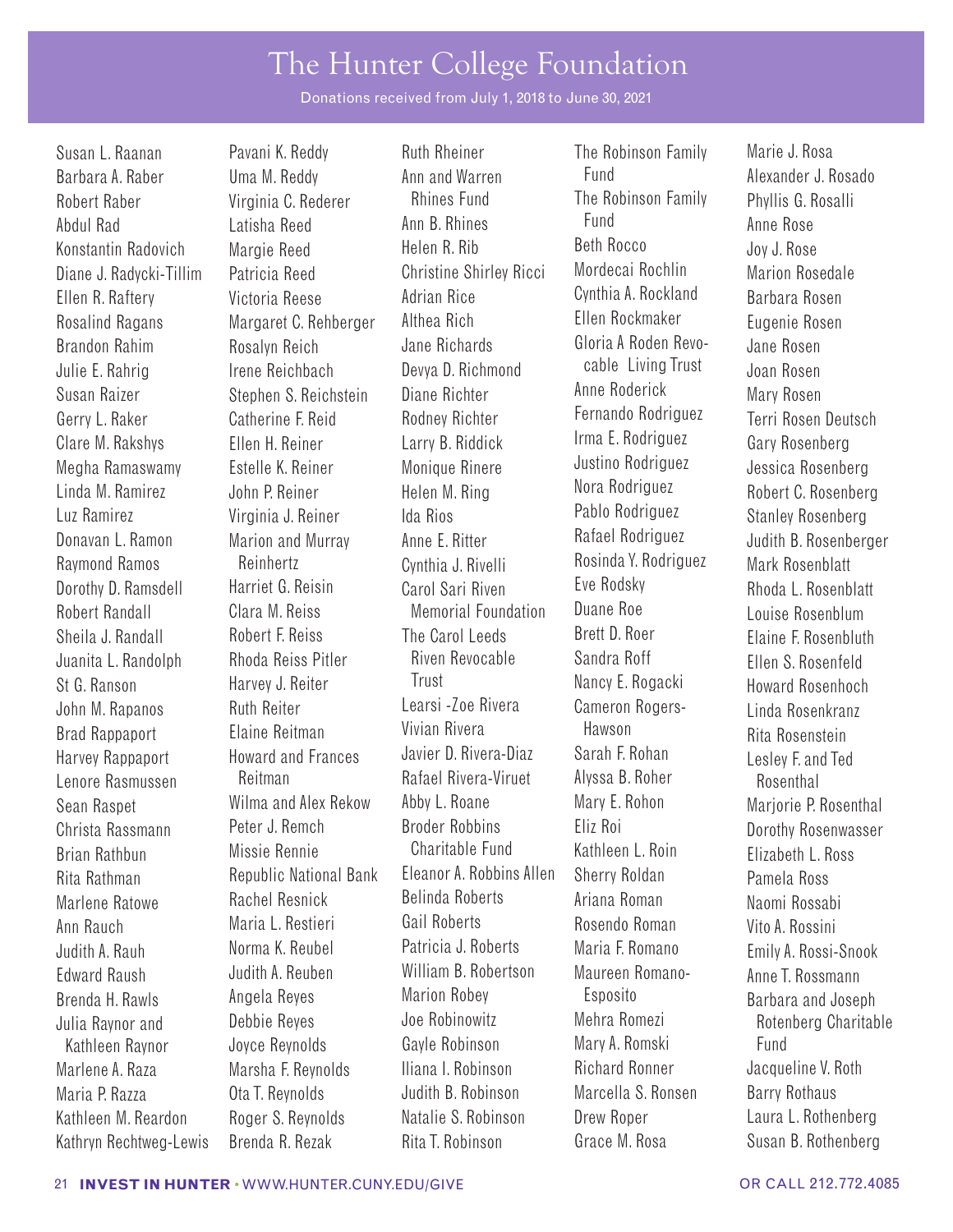Donations received from July 1, 2018 to June 30, 2021

Gloria C. Rubinstein Phyllis and Charles Rosalinda Rubio-Williams Anna J. Ruddel Aileen Ruiz Mildred L. Rumerman Janice Ruotolo James A. Russell Maria G. Russo Roslyn S. Russo Kathryn A. Rutkowsky Karl S. Rutter Dorothy A. Ryan Jennifer Ryan Renee Ryan

Jacqueline D. Samnick Iris and David Jacopo Samson Samuel Samuels Alicia Sanchez Digna Sanchez Hilda Sanchez Nydia N. Sancho Rebecca Sander Anthony D. Sandonato Michael Sanduski Andrew Sang Paul Sanner Nathaly Santana Judy Santaniello Katherine R. Santone-

Estelle R. Rothfeld Sandy Saintonge Paul R. Saueracker Barry Schneider Harriet and Jules Harriet M. Rothkopf Barbara B. Salem Mary Ann B. Saunders Carole Schneider Schwartz Mary Rottino Barbara A. Salkin Michelle Savarese Gabrielle Schneider Joyce Schwartz Maureen Rouse Shanay D. Salley Doris R. Savel Barriet Schneider Malkie S. Schwartz<br>Edna Rousseau Haydee Salmun Deme D. Savonolis Jeffrey S. Schneider Stephanie L. Schwartz Edna Rousseau Haydee Salmun Deme D. Savopolis Jeffrey S. Schneider Stephanie L. Schwartz Jeanne Rousseau Patricia Salomone Minna C. Saxe Kathleen A. Schneider Patrick Rowe **Juliet Salony** Nadine V. Saxton-Clarke Pamela L. Schneider Toby Schwartz Amy Rubenstein Michael Salwen Avivah L. Sayres Schneider Living Trust Cecile Schwartzman Anita Rubin **Arthur Salz** Robert Scalise Samuel Flaks & Lauren Steven P. Schwartzman Kristy Rubin Rita Salzman Helen Scanlan Schneider Charitable Ellen M. Schwarz<br>Stephen Pubin Rees M. Sembula Camille V. Searcietta Fund Rhoda G. Schwarz Stephen Rubin Rosa M. Sambula Camille V. Scarciotta Fund Rhoda G. Schwarz Rosalind Scarlet Peter Scaturro Rubinstein Sampliner Helen K. Schachter Arleen Schnelwar Kratz Claudine Schweber Geraldine F. Schaeffer Schaffa Family Living **Trust** Edith F. Rudorfer Clara Sanchez Miriam Scharf Rosalind Schoenberg Brian D. Scott Stephanie Scharf Mildred J. Schechter Elinor J. Schell Bonny J. Scheltema Liane B. Russell Arlette Sanders Brian Scher Amy and Steven Sarah Sealy Emily Russo Yvrose Sanders Norman A. Scherzer Schonfeld Cheryl Seaver Andrew W. Schielmel Peter H. Schild Adam Schildge Gerard M. Schiller Lisa Schiller Roslyn A. Schindler Alexander P. Schinis William Ryan LaPorta Carry Toni M. Schiraldi Marcia L. Schumann David Seiler Konstantin Rybakov Cathy M. Santore Lore S. R. Schlager Augusta Schurrer Arlene Seipel Nina C. Sadek Angela M. Santoro Rhoda L. Schlamm Joan Schussheim Lynn A. Seirup Suzane M. Sadofsky Elyse M. Santucci Robert G. Schley Susan M. Schwager Jane Selegean Kataion Safavi **Carol Saper** Suzanne D. Schloss Barbara Schwartz Florence Safran Larry Saper Joseph Schlosser Charlotte Schwartz Adrea D. Seligsohn Richard G. Safran Lena Sarnes Muriel Schmalberg- Charlotte L. Schwartz Robert W. Sahadi Ellen Sarokin Ullman Claire G. Schwartz Hara Seltzer Kalyani Sahoo Constantina Sarris Schmid Revocable Trust Edythe S. Schwartz Kathryn D. Semenza

Elby I. Schneidman Eileen Schneller Pearl H. Schnur Jacoba V. Schochat Lorraine Schoen Pat Schoenfeld Sara C. Schoenwetter Barbara Schoetzau Christine H. Schofeld Carol T. Schonfeld Herbert Schorr William Schrag Linda M. Schrank Doris Schreiber Lisa Schreibman Marlene Schubert Linda S. Saiger Carno/Sarwin Family Betty Schneck Enid Schwartz Phyllis K. Senah Sylvia Z. Saiger Fund Stephen M. Schneeweiss Gerald B. Schwartz Joseph A. Serbaroli

Enid and Leon Schwarzbaum Susan J. Schwefringhaus Ruth C. Sclar Gloria J. Scott Shirley and Travis Scott Linda A. Scotto William W. Scudder Katherine D. Seelman Frances A. Segan Marilyn Segarra Arlene M. Seguine Brigitte Seidel Reni Seidman Anne M. Seifried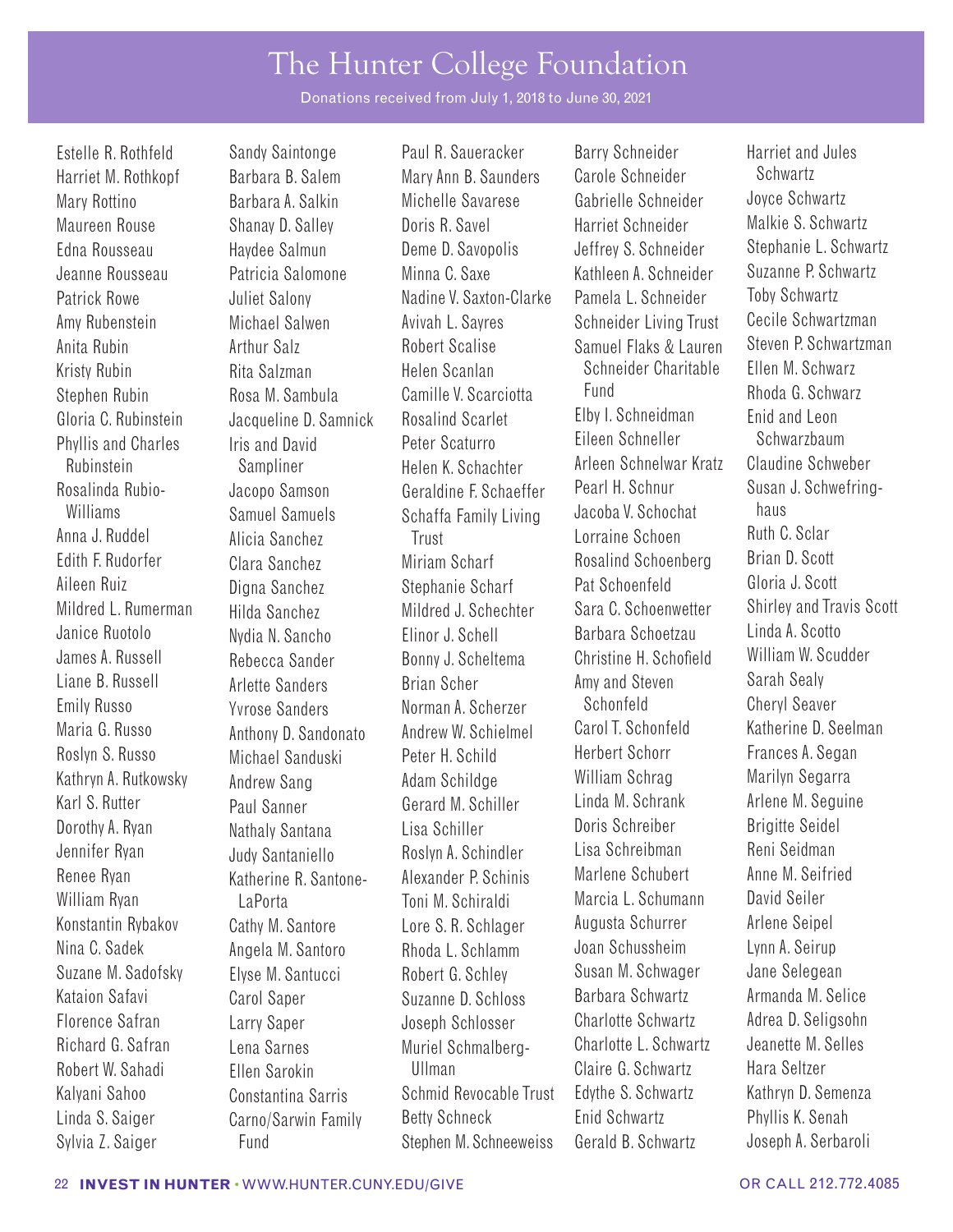Donations received from July 1, 2018 to June 30, 2021

Arnold Serotsky Myrna Shepper Harvey L. Simon Eleise-Menjivar Smith La Verne Sowerby Peter J. Serritella Mancy Idaka Sheran Rachelle Simon Floria A. Smith Jodi Spagnolo Mirela Settenhofer Fight B. Sheren Stephanie Simon Francis P. Smith Simon Janice L. Spector Robert Setton **Arleen A. Sherman** Management Inc. Glenda A. Smith Rebecca Spence Anne H. Sexton Beatrice E. Sherwin Stephanie Simon Iva E. Smith Roseanne Spence Elizabeth Seymour Chi Shi Renee H. Simons Jacqueline Smith Sperling-White<br>Fred S. Sganga Anne M. Shields Mary K. Simpson Judith W. Smith Charitable Ful Fred S. Sganga Anne M. Shields Mary K. Simpson Judith W. Smith Charitable Fund Ashley Sgarlata Morma C. Shillito Margo Sinclair Kymberly M. Smith Emma Spertus Michail Shafr Yoshimi Shimada Carla Singer Patricia H. Smith Celina Spiegel Elizabeth Shah-Hosseini Leonard Shine Marjorie Singer Paulette A. Smith Michael C. Spieldenner Carol Shamlian Veronica H. Shipp Rosemarie G. Singer Ralph E. Smith Jill Spieler Isabel S. Shamlian Jaigobin Shivcharran Howard Singerman Shannon L. Smith Marray C. Spillard Bert Z. Shanas Lucy S. Shneyer Sunaina Singh Shawn Smith Verna Spinrad Sheila L. Shane Barbara Shulman Mary Singleton Vivian S. Smith Peter Spiro Lynn T. Shanley Margaret Shultz Nancy Siraisi Zelma Smith-Pressley Dorothy Spurgiasz Doron Shapiro Polly P. Shum Barbara Sirota Trudy B. Smoke Halcyon M. St. Hill J. Ben Shapiro Patricia Shumaker Matthew Sirovich Carol A. Smolinski Diana St. John Joseph A. Shapiro Chisholm Dennis D. Sitarevich Edmonia J. Snipe Frances Stage Judith S. Shapiro Melissa D. Shumer Emily M. Sityar Harvey and Carol Sober Catherine E. Staines<br>Myra Shapiro Janet L. Sibarium Pauline D. Siokvist Society for Ind Myra Shapiro Janet L. Sibarium Pauline D. Sjokvist Society for Industrial Ruth L. Stall Olga Sharko Enid R. Sidel Elaine S. Skoler and Applied Stall Family Trust Yee Stacy Shau Alicia Marie Siebenaler Gloria Skolnick Mathematics Linda O. Stanford Carol Shaw Margus Sieberg Bernice G. Skorneck Noam Sohn Lydia R. Stanionis Rose Shayness George Shea Eileen and George Sheehan John and Mary Sheehan Leah Siegelman Janet W. Slater Arlene Solomon Roy Starrin Vivian Sheff **Anne Siemer** Craig Slatus **Dorothy Solomon** Joan Staudinger Ilene G. Sheffer Selma Silagi Phyllis Slaughter Elaine and Allen Roschel Holland<br>Lois and Martin Sheffer Frank Silagy Thomas Sleigh Solomon Stearns Lois and Martin Sheffer Frank Silagy Thomas Sleigh Solomon Stearns Arlene Sheffeld Estelle Silbermann Irene W. Slone Kaethe J. Solomon Pamela Stebbins Donald and Gari John & Carol Sills Shehigian Revocable Trust Malcolm I. Slovin Roxanne Solomon Natasha Stefanik Nge Shein **Andrew J. Silver** Arlene S. Smaldone George Solotchi Marlene A. Steger Jacqueline Sheirr Linda S. Silver Kenneth Small Maria Solotchi Barbara Stegun-Phair Adrienne Sheitman Rita M. Silver Gabriela Smeureanu Toni Sonet Francine Steiker Sujata Shekar Isaac H. Silvera Eugenie M. Smiddy Harry Song Elida B. Stein Blossom and Martin Louise Silverberg Bernice Smith Debbie Sonu Hannah Stein Shelton Gloria Silverstein Carol Smith Sorell Giving Fund Marilyn L. Stein Susan J. Shenton Margaret H. Simis Catherine Smith Delia Sorto Mindy Stein

Aviva K. Siegel Melvin Siegel Nerome Siegel Phyllis Siegel

Eva Slane Revocable Living Trust Eva T. Slane Eileen Slater

Joan V. Sercander Patricia Shepherd Naira C. Simmons Dale S. Smith Sotheby's Ted and Patricia Sohn Carol and Steven Sokol Hilda W. Sokol Dorine M. Solberg

Sandra A. Stanley Darko Starchevich Mae R. Stark Tiffany Starr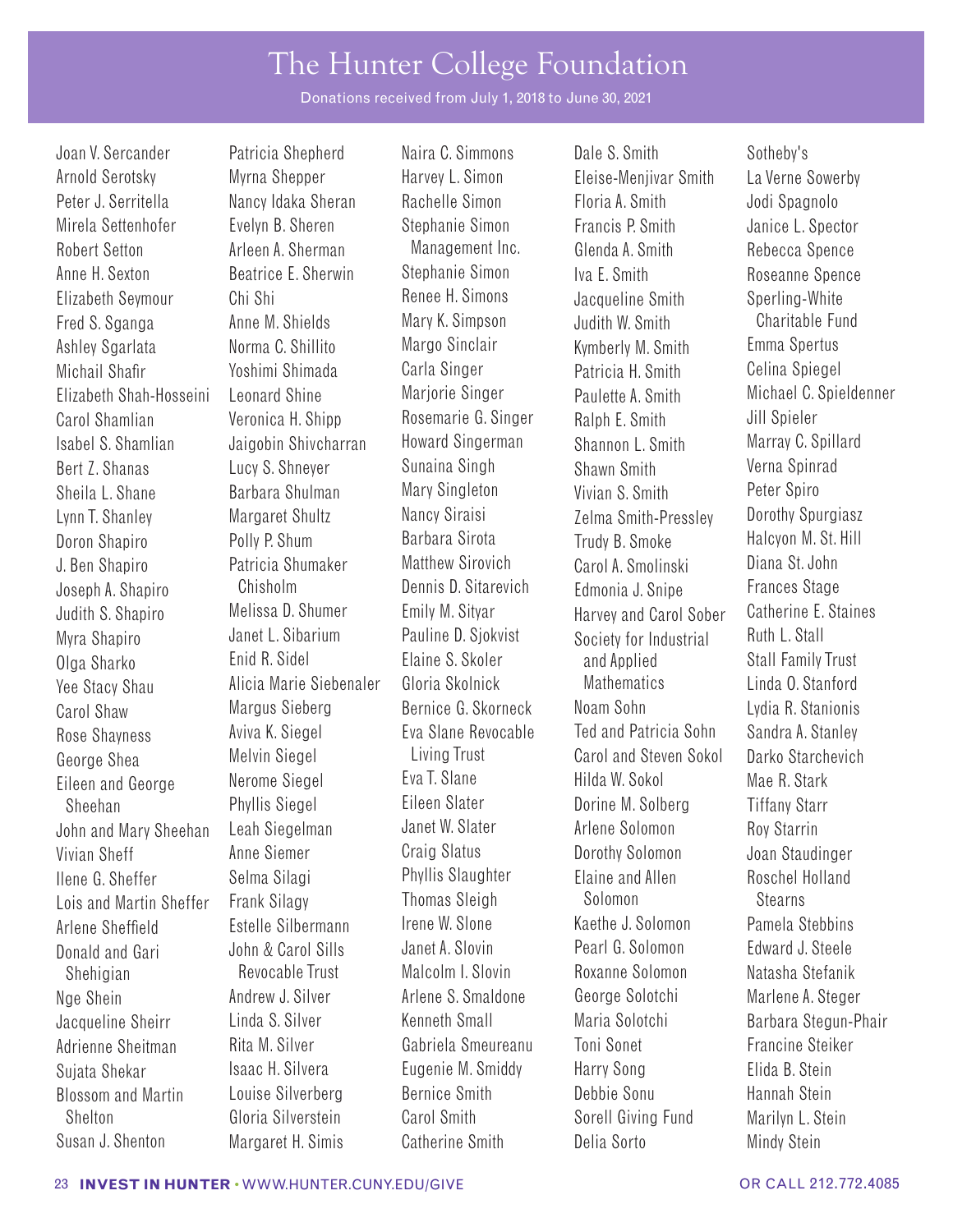Donations received from July 1, 2018 to June 30, 2021

Revocable Trust Louis Strausman Francine L. Tabana Eileen T. Thomas Kathryn Trezza Ursula Steinberg **Amy E. Stricoff** Carrie Tai **Isabelle B. Thompson** Teresa A. Trimarco Kathleen M. Steiner Hugh Stringer and Janice Taitt Livia Thompson Isabella Troccoli Abbe and Peter Alfonso T. Strong Peter Talbot Rosalind Thompson Vincent M. Troianiello Steinglass Donna N. Struletz Sandra Talbot Todd M. Thompson Paula Trushin Lois Steinthal Marlene Ann Subit Amanda Talbott Bill Thurston Mary Tryforos Barbara Sulkowski borothy R. Talotta Mary C. Tibaldi Lila Tsai Gaeton F. Stella Carol Sullivan Henry W. Tam Iris Ticotin Stephanie Tsambazis Jennifer Stengel Claire Sullivan Nancy A. Tamuccio Jo Ann and Kevin Siu Tsang Madina Stepanchenko Margaret D. Sullivan Wendy Tan Tiernan Tiernan Barbara Tschundi Eula E. Stephens Vera Sullivan Satbir Tanda Robert W. Tilley Christine Tuaillon Marjorie F. Stephens Nadia Sultana Cora E. Tangney Tatyana Timoff-Kissin Irina I. Tuchina Ariel Stern Ilene P. Sumberg Marie C. Taranto Irene A. Timon Tuchman Living Trust Judith E. Stern Mildred and Leo Mara R. Tartack Isabel Tirado Shirley M. Tulin Muriel Sterne Summergrad Elmas Tashjan-Elgabri Maria I. Tirado Francesca Turchiano Charleen Stevens- Wei Sun<br>Comma Suozzo Scheidlinger Susan Titone Matson Methuroo Turnor Watson Gemma Suozzo Scheidlinger Susan Titone Arthuree Turner Eric L. Stewart Anel Suriel Nancy S. Tavalin Kirran Tiwari Juliet Turner Opal N. Stewart **Dorothy J. Susskind** Gloria F. Taylor **Ann P. Tobin** Frank Turner, III Sita M. Stewart Donald and Linda Shannon Taylor Lisa M. Tobin Lesley K. Turton Audrey C. Stienon Sussman Devorah Tedeschi Jean Tom John Tusa Steel Stillman Eileen I. Sussman Richard Tedesco Betty Ann Tomforde Blaine R. Twibell Sue Stoffel **Ida Sussman** Marie D. Tegeler Peter and Betty Ann Karen Twohig Brenda Stokely Fred V. Suter Sherley Teitell Tomforde Christina Twumasi Ruth Stoll Kassanga David R. Sutton Linda Tenenbaum Joyce Toney Louis and Marcella Lorna C. Stoltzfus Kaoru and Akira Suzuki Andrew G. Tescher Lina Too Uliano Christopher Stone **Dorothy and Edwin Sved** Anna M. Tesoriero Stefanie Torielli Rein Ulijn Susan E. Stone Elaine Sverdlik Theresa A. Tesoro Rose and Salvatore Selma G. Ullman Gregory Storch and Lev Sviridov Frances Tesser Forre Torre Bernard L. Upshur Lisa Ring Charitable William T. Swaine Fran Tetunic Geralyn M. Torrone Jaroslav Usenko Fund Kacie Swartz Revocable Trust Elena Tosti Linda Usher Gregory A. Storch Carole A. Swetlow Lane Eleanor T. Tewlow Joyce Toy Patricia A. Vacchelli<br>Arlene W. Storer Nancy Swift I aurelle Texidor Norman Trabulus Joan Valentine Arlene W. Storer Nancy Swift Laurelle Texidor Norman Trabulus Joan Valentine Phyllis Stothers **Elaine and Robert** Andrea Thais **Jennifer Tramantana** Agnes M. Valerio Eileen M. Stover Swords Joanne E. Thelen Jessica Tran Rosemary A. Vallely Rita Stowe Klahr and Edith Sydney Nolanda I. Theunissen James W. Traub Jennifer Vallone Antoinette M. Strang Zarina A. Sylvester Hannah M. Thibideau Lois M. Traub Alexa J. Van Gilder Helen A. Strassberg Maria Sy-Rangel Virginia L. Thogersen Shirley Trauger Inez B. Vanable

Phyllis S Steinberg Carole A. Straus Martha Szuminskyj Celeste E. Thomas Jane S. Trese

Shirley P. Steinberg Fleanor Streicker Selma S. Taffet Shane Thomas Shrida C. Trezza-Schultz Hazel C. Stewart **Helen M. Surridge** Agnes R. Taylor Marilyn Tobias Denise Turner Gootzeit Teresa Stratis Madeleine Szafran Andrea Thomas Margaret L. Trent Melinda vanden Heuvel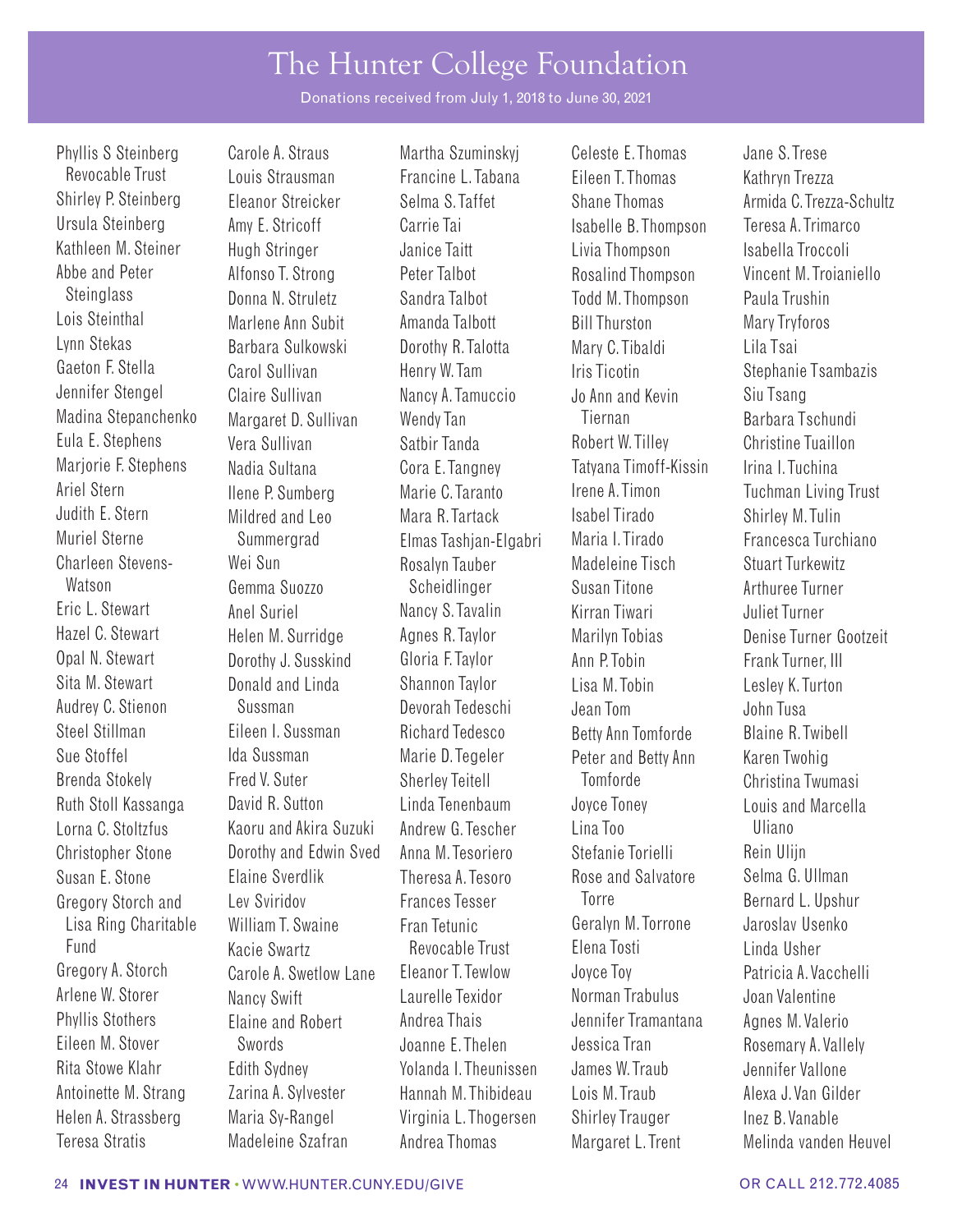Donations received from July 1, 2018 to June 30, 2021

**B** F Walsh Pest

James H. Vander Putten Uulia Vitrano Susan Warf Maxine Weinstein Doris M. White Ellen Terry Vandrew- Virginia Vitucci Margaret A.Warren Eleanor H. Weintraub Hazel M. White Wald Tena Vizner Rita R. Warren Tamara Weintraub Nell V.Whitlock Judith Vangor Dolores and Ernest Veronica Washam Bonnie S. Weisenberg Mary Luckard and Jill Vanzino Vogliano Kelly Washburn Steven & Anne Edwin Whitman Jane Vardaro Lydia Voigtlaender Jacqueline Washington Weisholtz Family Fund Amadou Whittaker Isaul Vargas Lisa Volpe Joy A. Washington Weisholtz Family Alfred A. Whittle Marie Vasile Deanna L.Von Gutfeld Winifred W. Washington Charitable Fund Ann Whyte Lee H. Vassel Virginia Von Heill Fred Wasserman Andrea Weiss Penny Wickey Dona D. Vaughn Danielle J. Waase Rachel K. Wasserman Barbara Weiss Chana Widawski Jayson Vazquez Ira Wachtel Lawrence Watkins Michael Weiss Golda B. Widawski Seydi Vazquez Bonilla Iris Wachtel Margaret A.Watkins Paula Weiss Danuta T.Widlo Stanley and David Wade Grace Watson Ronald D. Weiss Barbara Wiener Lucretia Veit Thomas K.Wade and Harry M. Watson Susan Weiss Howard L. Wiener Valerie Velazquez Rosamond J. Bovey Laya E. Wattley Sharon Weiss Richard M. Wierzbicki<br>de Louzonis Fileen and Karl Wagner Heather Watts Glassman Sylvia D. Wieser de Louzonis Eileen and Karl Wagner Heather Watts Glassman Sylvia D. Wieser Eddie Velez Virginia P. Wahl Joshua Waxman Lenore G. Weissberg Fredda R. Wigder Ann M. Veneman Rosemary Waikuny Kyle B. Waxman Arthur Weissman Gertrude and Peter Vera C. Vento Mary L. Wainwright Joan Weaver Harvey Weissman Wiggins Naomi Verdirame Ellen J. Wald Wanda Webb Miriam Weissman Elisabeth C. Wilde Jose Vergara Mirell Walden Diana Weber Barbara Weisz Robin Wilder Lena and Ari Zoe L. Waldron Irene Weber Karen R. Wellington Melanie and Ronald Carol A. Walker Vivian S. Weber Alexander T. Wells Wilensky Bambi Vernon Eleanore S. Walker Bridget M. Weeks Peter and Joan Wells Patricia C. Wilkins Ruth A. Vernon Janet C. Walker Jeanne Weeman Wells Fargo Foundation Victoria Wilkins Bonnie Veronico Serena Walker Simon Weil Kathleen Ferriter J.Welsh Minette Wilkinson Dianne Wallace Michael Weilheimer Margot A. Welter Benjamin Willenbring Sandra G. Vessup Robert D. Waller Peter R. Weill Vankit and Vivienne Alice F. Willett<br>Sandra Vesup Mary Walling Laurence Weinberg Wendell Judith William Sandra Vesup Mary Walling Laurence Weinberg Wendell Judith William Virginia Vettoretti Anna Walsh Mildred Weinberg Nanette K. Wenger Lawrence A. William Andrea Vial B. E.Walsh Pest Linda R. Weinberger Sandra T.Wenner Denise D. Williams Anne Victor **Control Inc.** Susan and Alan Weiner Ruth E. Wennersten Gail L. Williams Carl Vidal Elaine M. Walsh Deanna Weinfeld Gertrude Werner Jacqueline L. Williams Jessica Vides- Karen M. Walsh Frances Weingast Margaret A.Werner Kyle L. Williams Hernandez Carol A.Walter Edward Weingold Marilyn Werner Mary Williams Janet Vignola Regina Walther Ellen M. Weinlich Suzanne G. Westbrook Mary Williams Gladys A. Villalobos Tedmund Y.Wan Lita Weinrib John S. Westenberg Roxann Williams Michelle Villaverde Barbara Wansor Abigail Weinshank Lanville A.Weston Tiffani Ross Parker Ronald M. Viscovich Bernice Ward Betsey and Leonard Libby P. Weston Williams<br>Richard E. Vitacco Hillela and Robert Ward Weinstein Barbara Wetmore Isza Willia Hillela and Robert Ward Weinstein **Barbara Wetmore** Isza Williams-Athena Vitale **Marguerite C. Ward** Ellen Weinstein Nancy Whitaker **Darlington** Christina Viteri Yoly Ward-Zulueta Lukas I. Weinstein Chava White Elizabeth M. Williamson